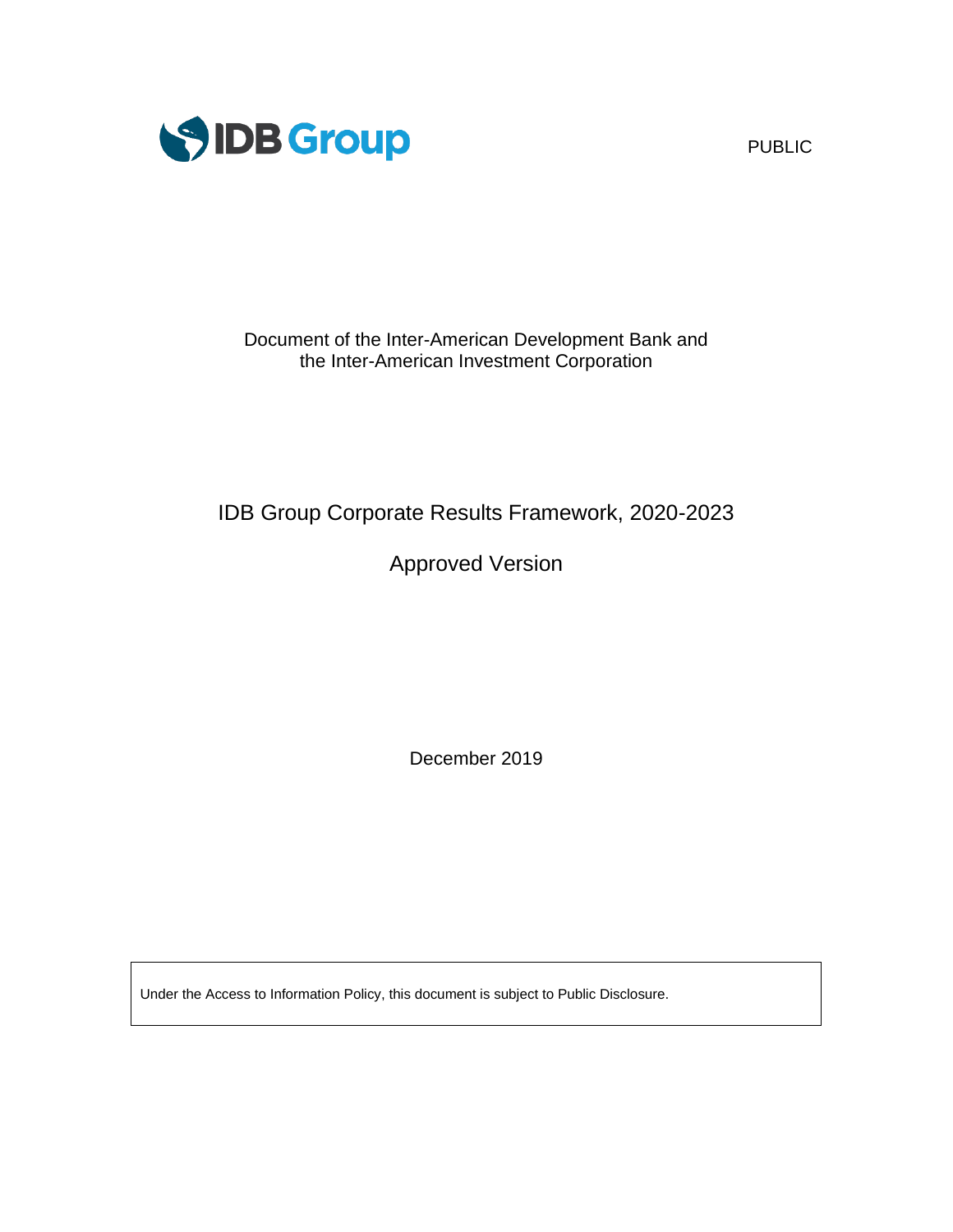## **Contents**

# **Electronic Links**

| Annex A. CRF 2020-2023 Indicator Definitions |  |
|----------------------------------------------|--|
|                                              |  |

[Annex B. Process to Develop the CRF 2020-2023](https://idbg.sharepoint.com/:b:/s/CRF2020-2023/EUMC-6eX9EBHobHboNe2H6QB2DGK36tH6pGVUnrv4AW8rg)

[Annex C. Alignment of CRF Indicators to Second UIS Areas of Emphasis](https://idbg.sharepoint.com/:b:/s/CRF2020-2023/EXLygCL3US5Nm8RPqHxK11gBD4OpECvSnZpcrxz6OZdPkg)

[Annex D. Comparison of the CRF 2020-2023 and CRF 2016-2019](https://idbg.sharepoint.com/:b:/s/CRF2020-2023/EbMAvmXO02lBogkb2s-r_3kBiYb0Iyh8mCVT-mH_N6K8aQ)

[Annex E. Illustrative IDB Group Performance](https://idbg.sharepoint.com/:b:/s/CRF2020-2023/EY-6F30-z45KgzsVBwS4c_sB08VUMz_uoMRwmxJyX2xG5w) Indicator Dashboard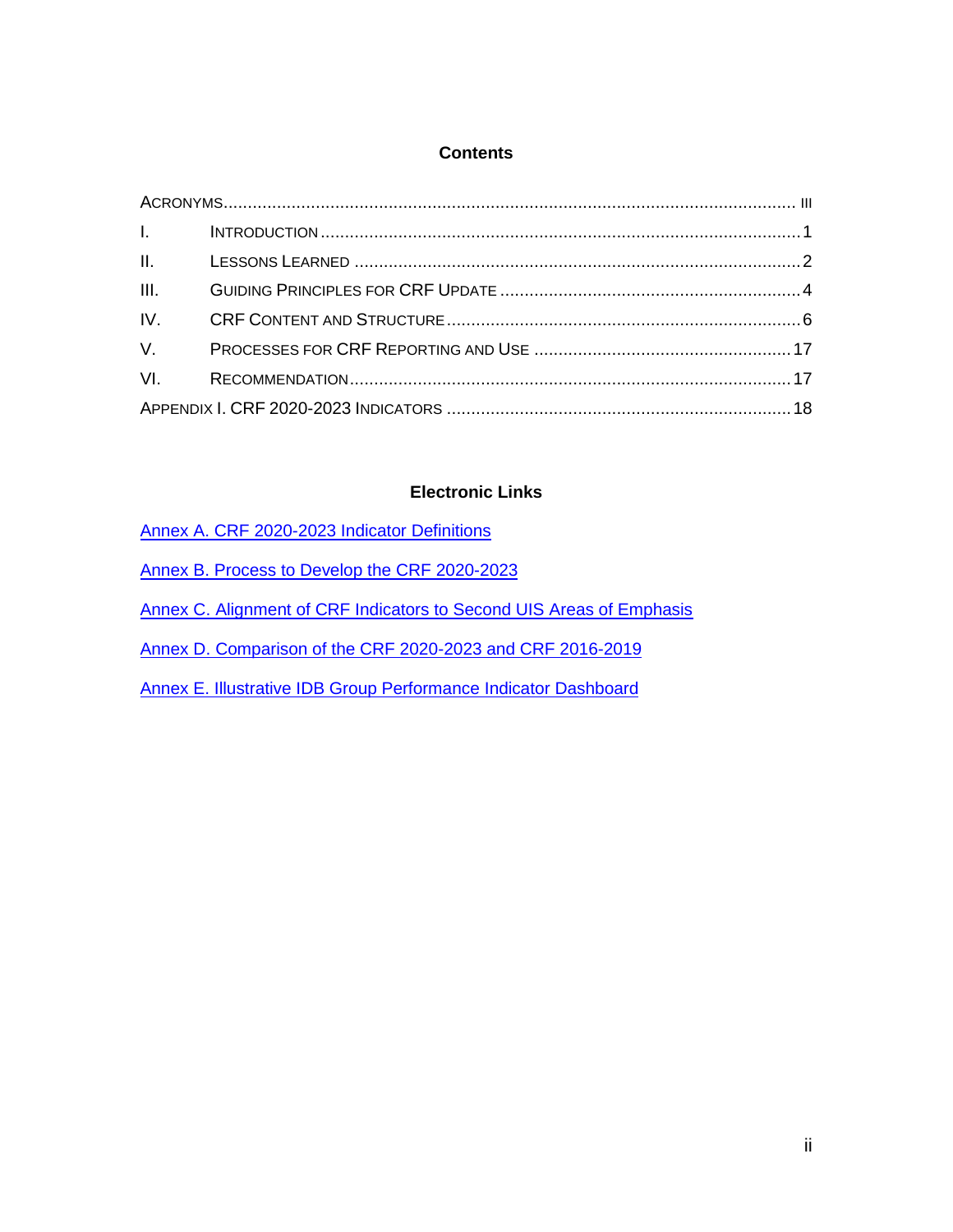# <span id="page-2-0"></span>**ACRONYMS**

| ABR           | <b>Annual Business Review</b>                                      |
|---------------|--------------------------------------------------------------------|
| <b>CRF</b>    | <b>Corporate Results Framework</b>                                 |
| DEF           | Development Effectiveness Framework                                |
| <b>DELTA</b>  | Development Effectiveness, Learning, Tracking, and Assessment Tool |
| <b>DEO</b>    | Development Effectiveness Overview                                 |
| GDP           | <b>Gross Domestic Product</b>                                      |
| <b>GPEDC</b>  | Global Partnership for Effective Development Cooperation           |
| <b>IDB</b>    | Inter-American Development Bank                                    |
| IDB-9         | Ninth General Capital Increase                                     |
| <b>iDELTA</b> | <b>Innovation DELTA</b>                                            |
| <b>LAC</b>    | Latin America and the Caribbean                                    |
| <b>MDB</b>    | <b>Multilateral Development Bank</b>                               |
| <b>MSME</b>   | Micro, Small, and Medium Enterprise                                |
| <b>NPS</b>    | <b>Net Promoter Score</b>                                          |
| <b>NSG</b>    | Non-Sovereign Guaranteed                                           |
| <b>OVE</b>    | Office of Evaluation and Oversight                                 |
| <b>PMR</b>    | <b>Progress Monitoring Report</b>                                  |
| PPP           | <b>Purchasing Power Parity</b>                                     |
| QBR           | <b>Quarterly Business Review</b>                                   |
| <b>RBB</b>    | <b>Results Based Budget</b>                                        |
| <b>SDG</b>    | Sustainable Development Goal                                       |
| SG            | Sovereign Guaranteed                                               |
| <b>UIS</b>    | Update to the Institutional Strategy                               |
| ТC            | <b>Technical Cooperation</b>                                       |

Note: All dollar amounts are in U.S. dollars, unless otherwise noted.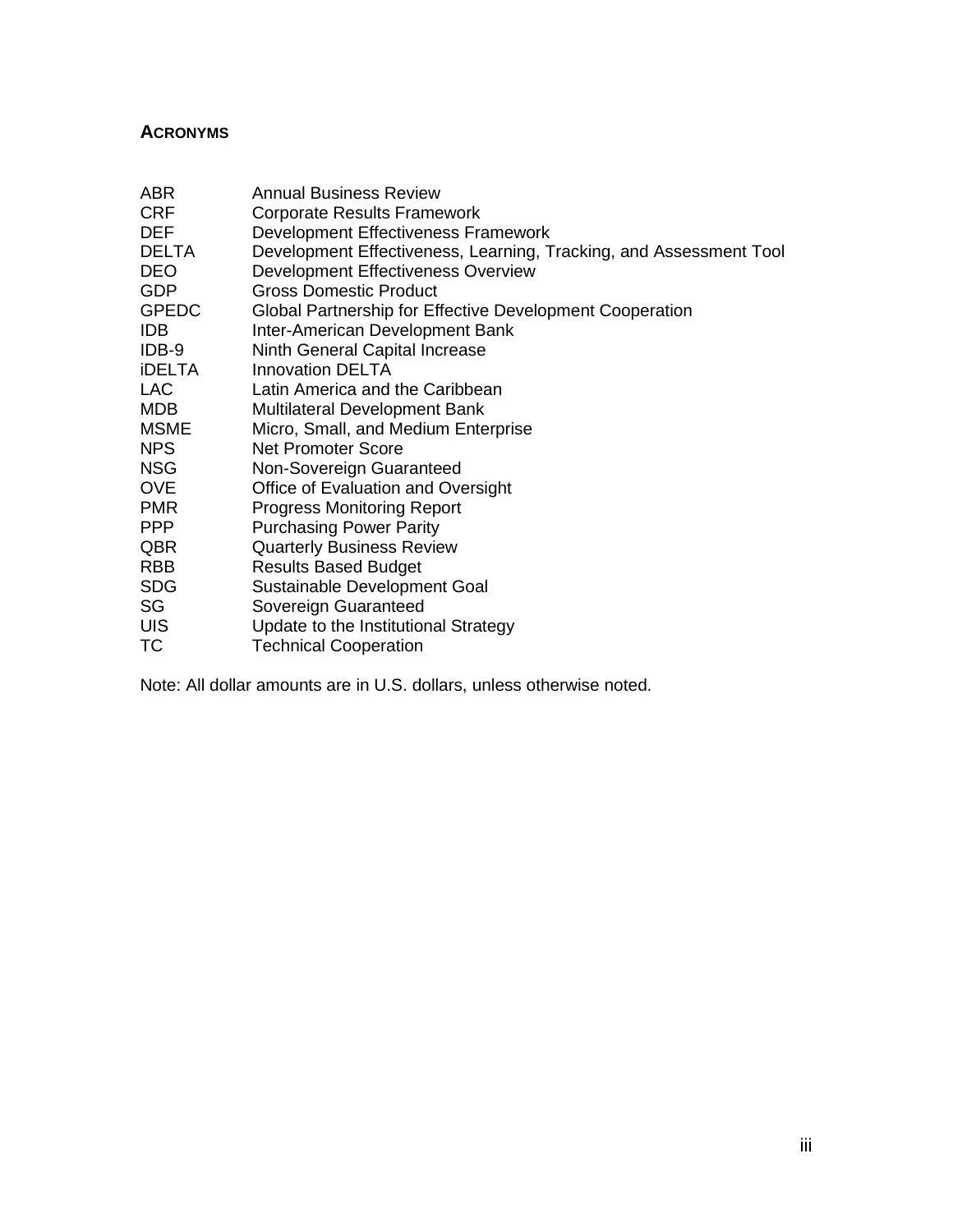### **I. INTRODUCTION**

- <span id="page-3-0"></span>1.1 This document presents the proposed Corporate Results Framework (CRF) for the Inter-American Development Bank Group (IDB Group) for the period 2020-2023.<sup>1</sup> Consistent with the vision articulated by IDB Governors as part of the Ninth General Capital Increase (IDB-9),<sup>2</sup> the CRF is intended to be a key tool for measuring and monitoring results achieved during the 2020-2023 period.<sup>3</sup> The CRF is used to monitor development progress in Latin America and the Caribbean, track the IDB Group's contribution to the region's development challenges and cross-cutting issues, and assess the IDB Group's operational and organizational performance. It serves an important function of accountability to the IDB Group's stakeholders and provides data to frame strategic discussions and resource allocation to support the achievement of strategic priorities and institutional objectives. The CRF is also a way to monitor IDB Group's support for the Sustainable Development Goals (SDGs) as each level of the CRF contains indicators that support specific SDGs.
- 1.2 Given the CRF's central purpose of measuring the IDB Group's progress on the delivery of the institutional strategy, its indicators aim to capture the key elements set forth therein. These include three development challenges: social inclusion and equality, productivity and innovation, and economic integration; and three crosscutting issues: gender equality and diversity, climate change and environmental sustainability, and institutional capacity and the rule of law established as part of the Update to the Institutional Strategy (UIS) in 2015. It also includes the six guiding principles of the UIS that inform how the IDB Group works: responsiveness; multi-sectorality; effectiveness and efficiency; leverage and partnerships; knowledge and innovation; and strategic alignment (see Figure 1.1).
- 1.3 In addition to capturing the priorities and principles of the UIS, the CRF 2020-2023 also aims to capture the areas of emphasis laid out in the Second Update to the IDB Group institutional strategy (Second UIS), covering the period beginning in 2020. It includes specific indicators to measure each of the following operational areas of emphasis: technology and innovation; resource mobilization; and strengthening the IDB Group's work on the cross-cutting issues of the UIS. The CRF 2020-2023 also includes indicators to measure the following corporate areas of emphasis laid out in the Second UIS: continuing to strengthen the institutional dimension and shareholder support; strengthening the value proposition and effectiveness of the Group; and strengthening knowledge programs. To see how

<sup>1</sup> The IDB Group is comprised of two separate legal entities: the Inter-American Development Bank (IDB) and the Inter-American Investment Corporation, which was rebranded as IDB Invest in 2017. The Multilateral Investment Fund, recently rebranded as the IDB Lab, is a trust fund administered by the IDB, which is treated as a separate entity in this document due to its unique function as the IDB Group's innovation laboratory.

<sup>&</sup>lt;sup>2</sup> The Ninth General Increase in the Resources of the Inter-American Development Bank (AB-2764, Annex 1, paragraph 6.2) established that the CRF should be updated every four years. The proposal to update the CRF for the period 2016-2019 was submitted for consideration and approved by the Board of Executive Directors of the IDB and, subsequently, by the Board of Executive Directors of IDB Invest.

The CRF "serve[s] as the primary tool for monitoring and measuring the IDB's performance and the achievement of its strategic objectives," and is both an "integral part of the Bank's efforts to use empirical evidence to manage for development results" and "central to ensuring] accountability for delivering results" [\(AB-3008,](http://sec.iadb.org/Site/Documents/DOC_Detail.aspx?pSecRegN=AB-3008) paragraph 4.29).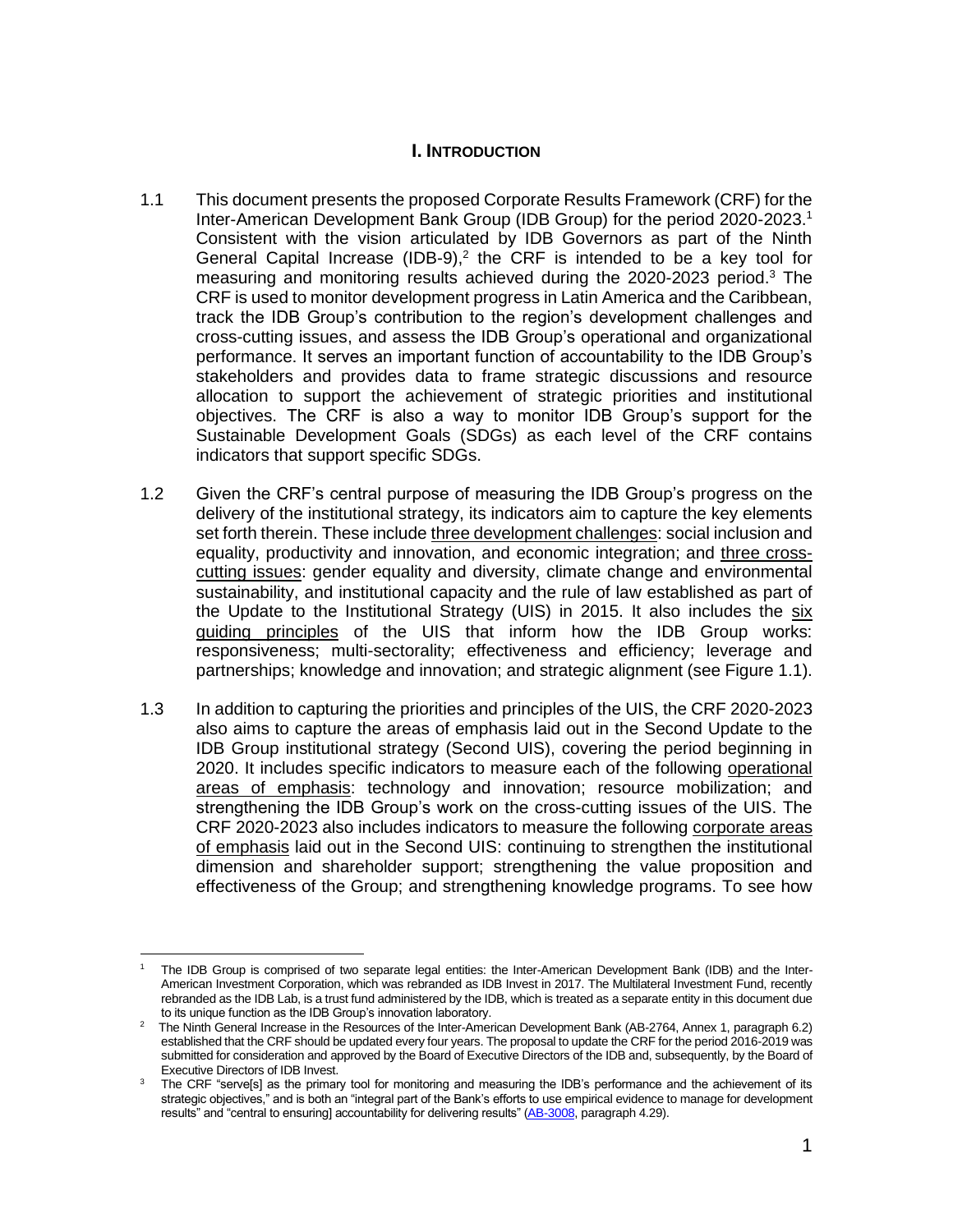specific CRF 2020-2023 indicators align to the areas of emphasis of the Second UIS, see [Annex C.](https://idbg.sharepoint.com/:b:/s/CRF2020-2023/EXLygCL3US5Nm8RPqHxK11gBD4OpECvSnZpcrxz6OZdPkg)



**Figure 1.1 Structure of the Institutional Strategy of the IDB Group**

1.4 Including this introduction, this document is divided into six sections. Section II contains a reflection on lessons learned from the previous CRFs. Section III outlines a series of principles that guided the development of the CRF and the selection of indicators, based on lessons learned under the previous CRFs as well as from peer organizations and other sources. Section IV describes the proposed structure of the CRF 2020-2023, which includes three distinct levels of indicators: Level 1 Regional Context, Level 2 IDB Group Contributions to Development Results, and Level 3 IDB Group Performance. Section V presents an overview of the processes for CRF reporting and use. Section VI contains the corresponding recommendation to the Boards of Executive Directors to approve the specific CRF indicators as listed in Appendix I. In addition, five electronic links to Annexes are included for information purposes only. [Annex A](https://idbg.sharepoint.com/:b:/s/CRF2020-2023/EeqsamRyiRhEhQ0dFbeJvwoBcEeOyFmNyXHQQccXlmoFfQ) presents the definitions for each CRF indicator. [Annex B](https://idbg.sharepoint.com/:b:/s/CRF2020-2023/EUMC-6eX9EBHobHboNe2H6QB2DGK36tH6pGVUnrv4AW8rg) provides a summary of the process undertaken to develop the CRF. [Annex C](https://idbg.sharepoint.com/:b:/s/CRF2020-2023/EXLygCL3US5Nm8RPqHxK11gBD4OpECvSnZpcrxz6OZdPkg) presents the alignment of CRF 2020-2023 indicators to the areas of emphasis of the Second UIS. [Annex D](https://idbg.sharepoint.com/:b:/s/CRF2020-2023/EbMAvmXO02lBogkb2s-r_3kBiYb0Iyh8mCVT-mH_N6K8aQ) compares the indicators in the CRF 2020-2023 to those included in the CRF 2016-2019. [Annex E](https://idbg.sharepoint.com/:b:/s/CRF2020-2023/EY-6F30-z45KgzsVBwS4c_sB08VUMz_uoMRwmxJyX2xG5w) provides an illustrative example of the drill-down capabilities contemplated in the CRF 2020- 2023 for the IDB Group Performance indicators.

#### **II. LESSONS LEARNED**

<span id="page-4-0"></span>2.1 The CRF 2020-2023 draws upon lessons learned from the previous CRFs (covering 2012-2015 and 2016-2019) as well as a number of other sources. Inputs from peer institutions, the Boards of Executive Directors, the Office of Evaluation and Oversight (OVE), and IDB Group leadership and staff were all considered in the CRF development process. The most critical of these lessons are highlighted in the following paragraphs. See **Annex B** for more information on the process to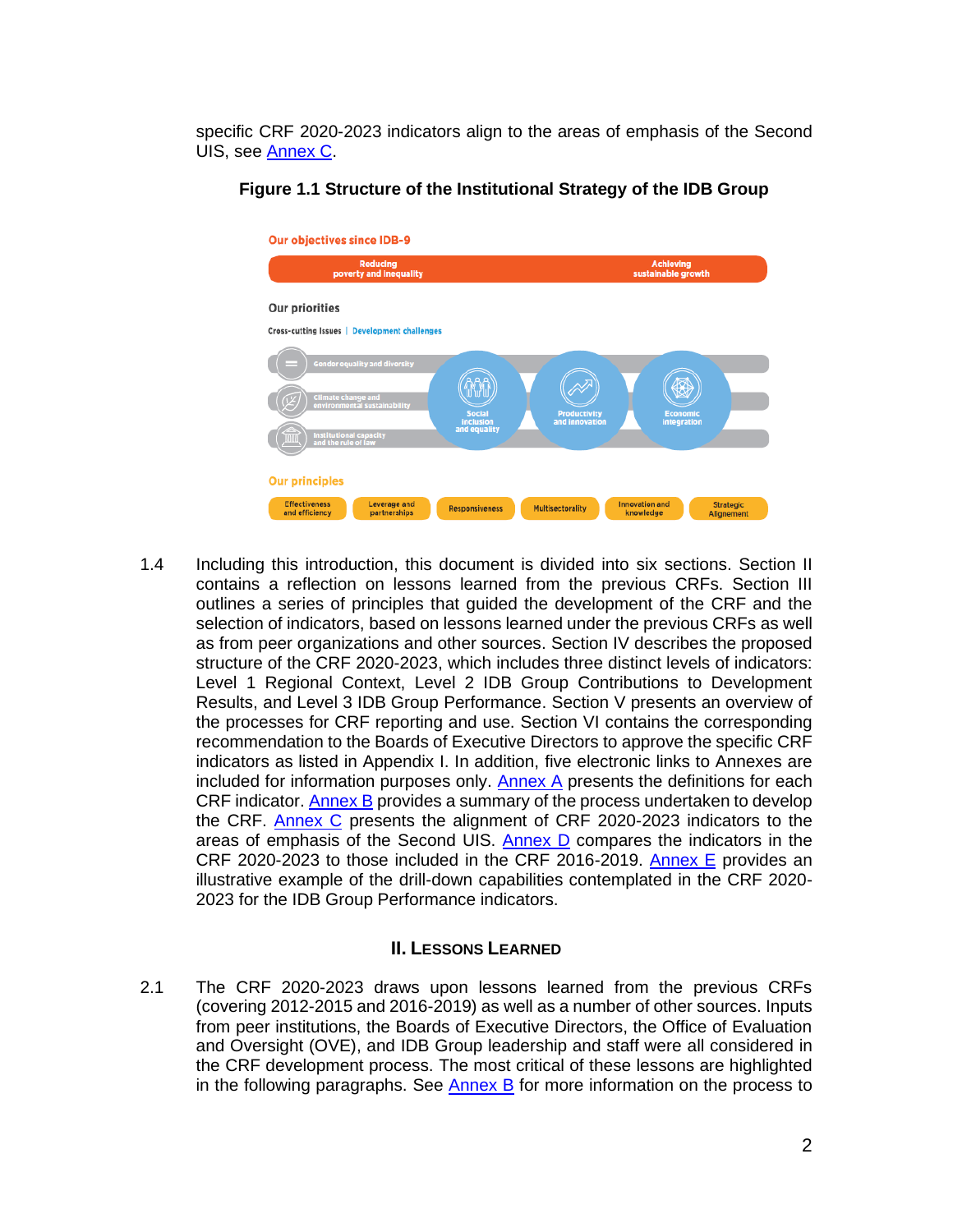develop this CRF and the [2019 DEO](https://publications.iadb.org/en/development-effectiveness-overview-deo-2019) for information on progress to date under the CRF 2016-2019.

- 2.2 **The CRF should contain a manageable number of indicators and simple structure.** Experience with the prior CRFs has shown that having too many indicators or a complex structure can distract focus from the most critical metrics. Including the auxiliary indicators, the CRF 2016-2019 contained a total of 104 indicators. Focusing on a more limited set of key indicators can allow for greater depth in understanding and addressing the factors driving performance on those critical metrics.
- 2.3 **The CRF must be complemented by other indicators, studies, and reports.** A single set of indicators cannot answer all questions about the IDB Group's performance and the impact of the operations the IDB Group supports. Given the breadth of areas in which the IDB Group works and on which performance can be measured, the CRF aims to provide an overview of key areas. For example, in the case of gender equality the CRF includes a few critical indicators to highlight the Group's work in this area. At the IDB, these indicators are complemented by additional metrics that form part of the Gender Action Plan for Operations. In other cases, performance may be better tracked not through quantitative indicators, but rather qualitative studies that assess impact across a number of dimensions and/or cover a longer time period.
- 2.4 **Ownership throughout the institution is critical for the CRF's effectiveness as a management tool.** In order to guide decision-making and improve the IDB Group's performance, indicators must be relevant and targets must be both ambitious and achievable. The CRF must be viewed as a tool for the entire IDB Group, rather than the responsibility of select business units. Collaboration with technical experts from throughout the IDB Group that have deep understanding of the technical areas being measured is, therefore, critical to develop relevant and high-quality indicators and targets that reflect the Group's future ambition. As OVE noted in its Final Evaluation of IDB-9, engaging closely with a wide range of technical experts for the CRF 2016-2019 was beneficial to instilling a sense of ownership over that CRF.
- 2.5 **Presenting performance data by sector and country for key indicators is valuable in understanding patterns and driving actions.** The creation of a website for the CRF 2016-2019 to present more detailed information on many of the indicators was an important step forward in understanding the underlying data for many CRF indicators—primarily those at Level 2. Addressing gaps in performance at Level 3 often requires digging deeper into what is driving (or hindering) performance. Thus, it is necessary to systematically present information on Level 3 indicators broken down by sector, country, and other variables. The understanding of performance on Level 3 indicators can be further strengthened by identifying related indicators that can contribute to performance and tracking these on a more frequent basis (e.g., through quarterly reports).
- 2.6 **Target-setting should be strategic.** Setting performance targets is a critical part of the IDB Group's efforts to assess performance and drive actions. However, experience from previous CRFs (see OVE's Mid-Term Evaluation of IDB-9) and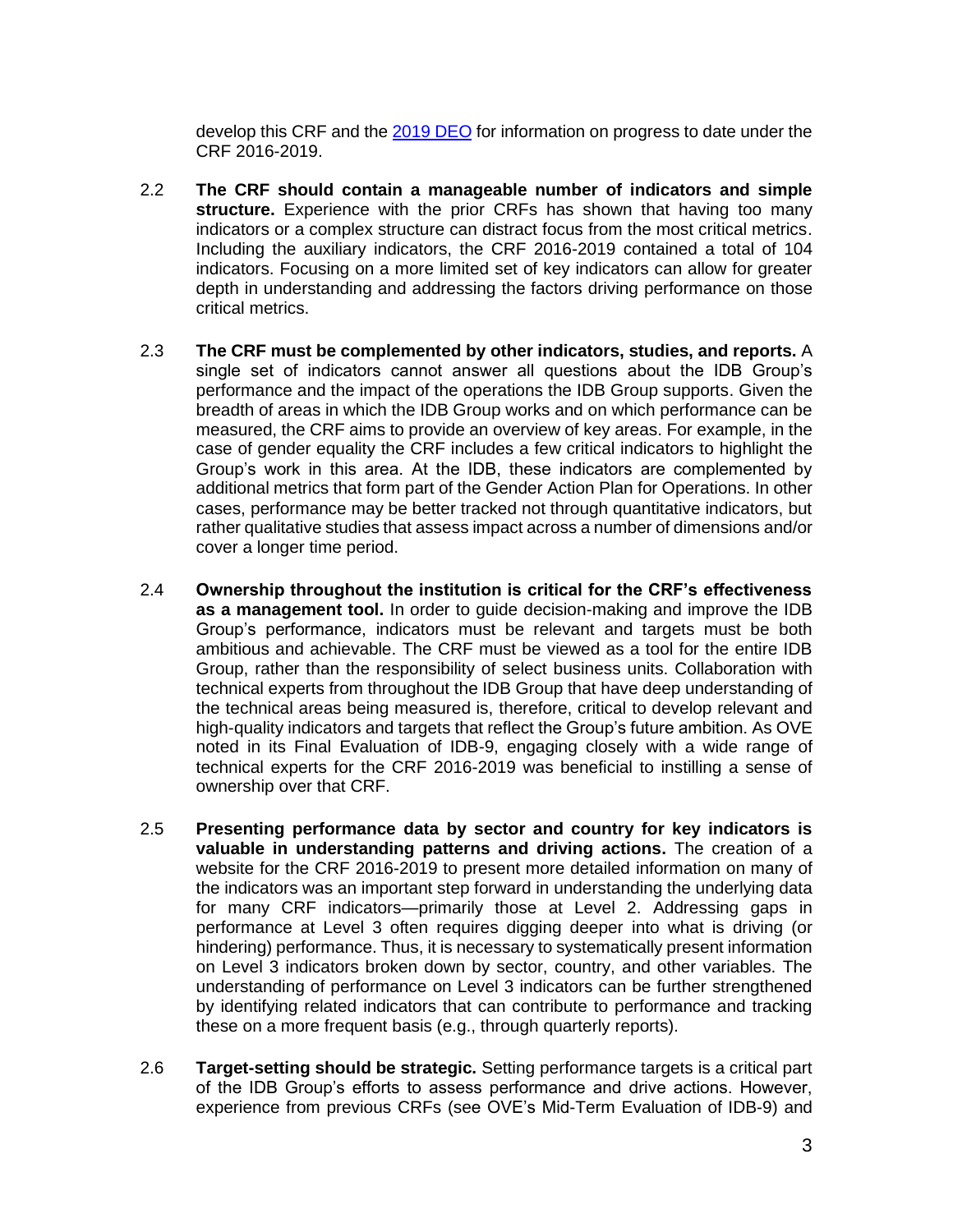other MDBs has shown that targets are not suitable for all aspects of the Group's work. Specifically, targets should be set for areas over which the IDB Group has direct influence and care should be taken to avoid creating perverse incentives. Furthermore, targets should be ambitious, yet realistic and should be used to drive resource allocation and work planning. Therefore, target-setting is critical for the Level 3 indicators of the CRF, but targets should not be set for aggregate portfolio results. Setting targets for these type of indicators (the Level 2 indicators of the CRF) is problematic for three key reasons:

- a. *Corporate targets may conflict with country priorities.* The level of achievement of aggregate portfolio results is highly dependent upon the composition of the portfolio and the demand of borrowing member countries (particularly larger countries for many indicators). As a result, setting top-down targets for these aggregate portfolio results and driving corporate efforts to meet them can conflict with the Group's commitment to align its support with country priorities.
- b. *Lagging performance is often not actionable.* Given the time required to prepare a project and for a project to report results after approval, the achievement of results for Level 2 indicators is highly dependent on the results of projects designed and approved prior to the CRF period. As such, there is limited opportunity for the IDB Group to adjust course when indicators are not on track.
- c. *Corporate targets may create a perverse incentive to focus on quantity rather than quality*. Setting targets for Level 2 indicators can create pressure to place greater emphasis on output targets across the portfolio (which are more suitable for aggregation across projects), rather than the achievement of longer-term results and can distract attention from more critical metrics.
- 2.7 **Level 3 indicators are the most suited for use as a management tool.** Board discussions of the CRF as well as OVE evaluations have frequently highlighted the question of the extent to which the CRF influences institutional decision-making. Experience has shown that the Level 3 indicators are those that are most relevant for use in driving work planning, resource allocation, and decision-making as these are the indicators over which the IDB Group entities have the greatest degree of influence and it is at this level that critical concepts are measured, such as the achievement rate of projects, compliance with environmental and social safeguards, and alignment of resources to key strategic priorities.

### **III. GUIDING PRINCIPLES FOR CRF UPDATE**

- <span id="page-6-0"></span>3.1 A set of guiding principles based on the lessons learned discussed in the previous section were used in the identification of indicators and business processes associated with the CRF to maximize its utility. These principles are described in the following paragraphs.
- 3.2 **Alignment:** First and foremost, the CRF 2020-2023 has as its purpose to measure progress on the delivery of the Second UIS. As such, its indicators must be fully aligned with the institutional priorities expressed therein. Furthermore, the CRF is a critical tool for external reporting and must also be fully aligned with the global development agenda as expressed in the SDGs. This includes incorporating SDG indicators directly into the CRF where possible and aligning other indicators to the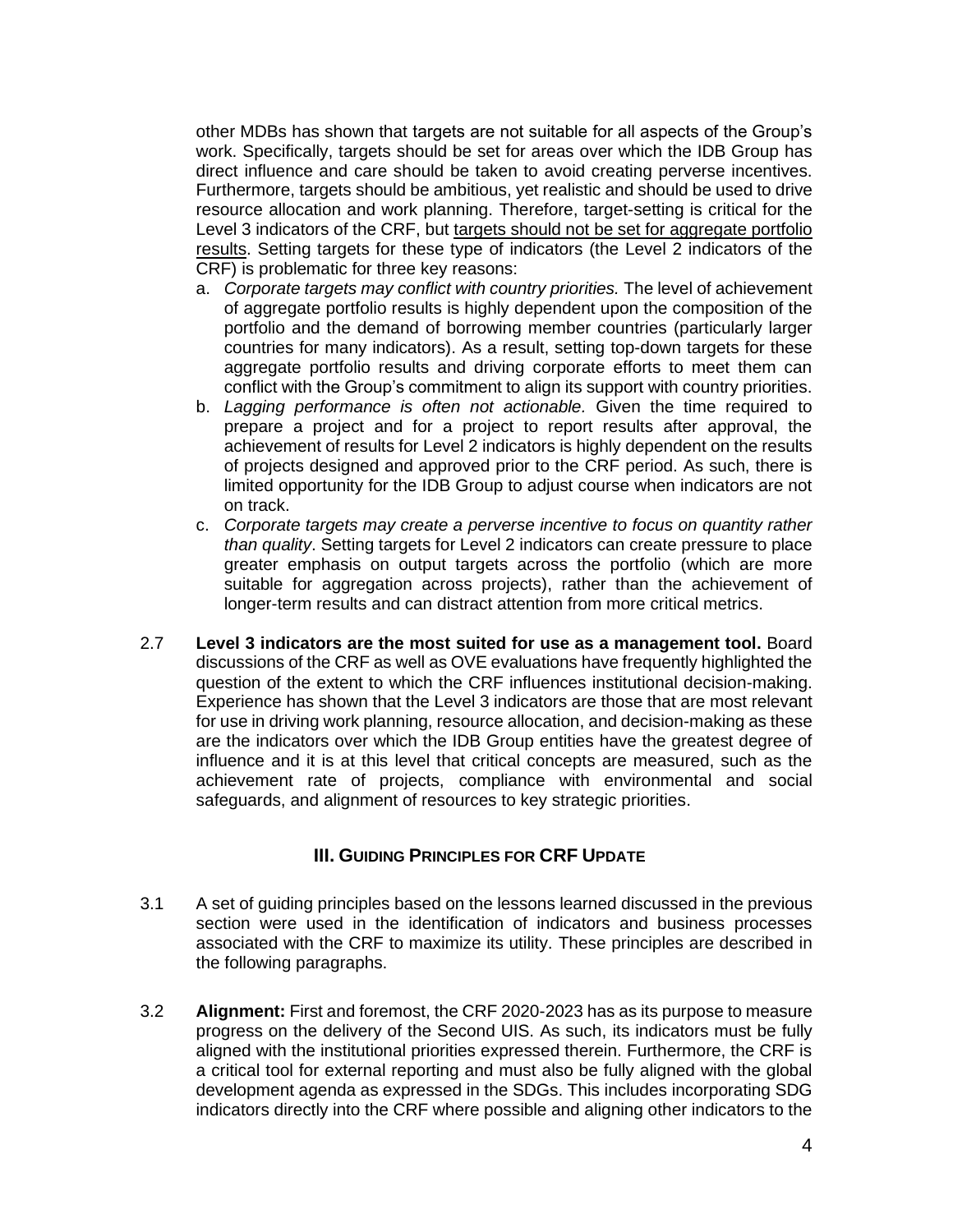SDGs. Finally, the IDB Group recognizes the value in harmonizing indicators with those used by other MDBs wherever possible and relevant. As such, this proposal also takes into consideration the IDB Group's collaboration with other MDBs on value for money and incorporates many of the harmonized indicators included in the MDB response to the G-7 and G-20 on value for money. 4

- 3.3 **Ownership:** The CRF 2020-2023 was developed collaboratively with technical experts from throughout the IDB Group in order to ensure the quality of the indicators proposed and to foster a sense of ownership throughout the Group.
- 3.4 **Simplicity:** Simplicity in terms of both the number and type of indicators is essential to focusing the CRF on the measurement of key priorities and facilitating an understanding of its high-level messages, enabling more effective decision making and oversight. The CRF 2020-2023 was designed with an aim of further advancing a process of simplification that began with the CRF 2016-2019, by proposing a streamlined set of indicators and simplifying the CRF structure. Where relevant, indicators from the previous CRF(s) were maintained as this type of continuity can be useful to observe trends over time and to decrease the costs associated with deploying the CRF 2020-2023.
- 3.5 **Actionability:** OVE and the Boards of Directors have consistently cited the importance of making the CRF a useful management tool. As each level of the CRF serves a distinct purpose, making the CRF actionable works differently at each level of the CRF (see Section IV). As noted in Section II, indicators at Level 3 are best suited to driving actions. As such, part of the development of the CRF 2020-2023 included documenting how the IDB Group could or should take action based on changes in performance on each type of indicator. For each IDB Group Performance indicator, an initial analysis of factors contributing to performance was conducted and, in several cases, dedicated action plans exist or are being developed (with consideration for required resources) in order to drive performance toward the intended targets or ensure progress stays in line with targets over the CRF period.
- 3.6 **Granularity:** The level of granularity gained from the CRF 2016-2019 website helped elevate the quality of the dialogue on progress on CRF indicators by allowing all interested parties to have easy access to more detailed information about an indicator's progress. This has been emphasized as a benefit of recent CRF reporting at Board discussions of the Development Effectiveness Overview (DEO), though Board members have expressed a desire for greater granularity at Level 3. As such, an increased capacity to drill down into progress on Level 3 indicators will be an important feature of the 2020-2023 CRF. Understanding the specific projects, business units, countries, and/or lines of business that contribute to strong or lagging performance on a particular indicator plays an important role in making the CRF indicators more actionable.
- 3.7 **Complementarity:** Management tracks a broad range of indicators that contribute to the CRF at the level of its vice presidencies, departments, and other business

Specifically, the following value for money indicators have been included in this proposal: cost to income, cost to portfolio, climate finance, support for fragile situations, gender equality, quality during implementation, success rates, private direct mobilization, and private indirect mobilization. The remaining value for money indicators will continue to be reported via other reporting mechanisms, including the IDB, IDB Invest, and IDB Lab financial statements and IDB's Quarterly Business Review.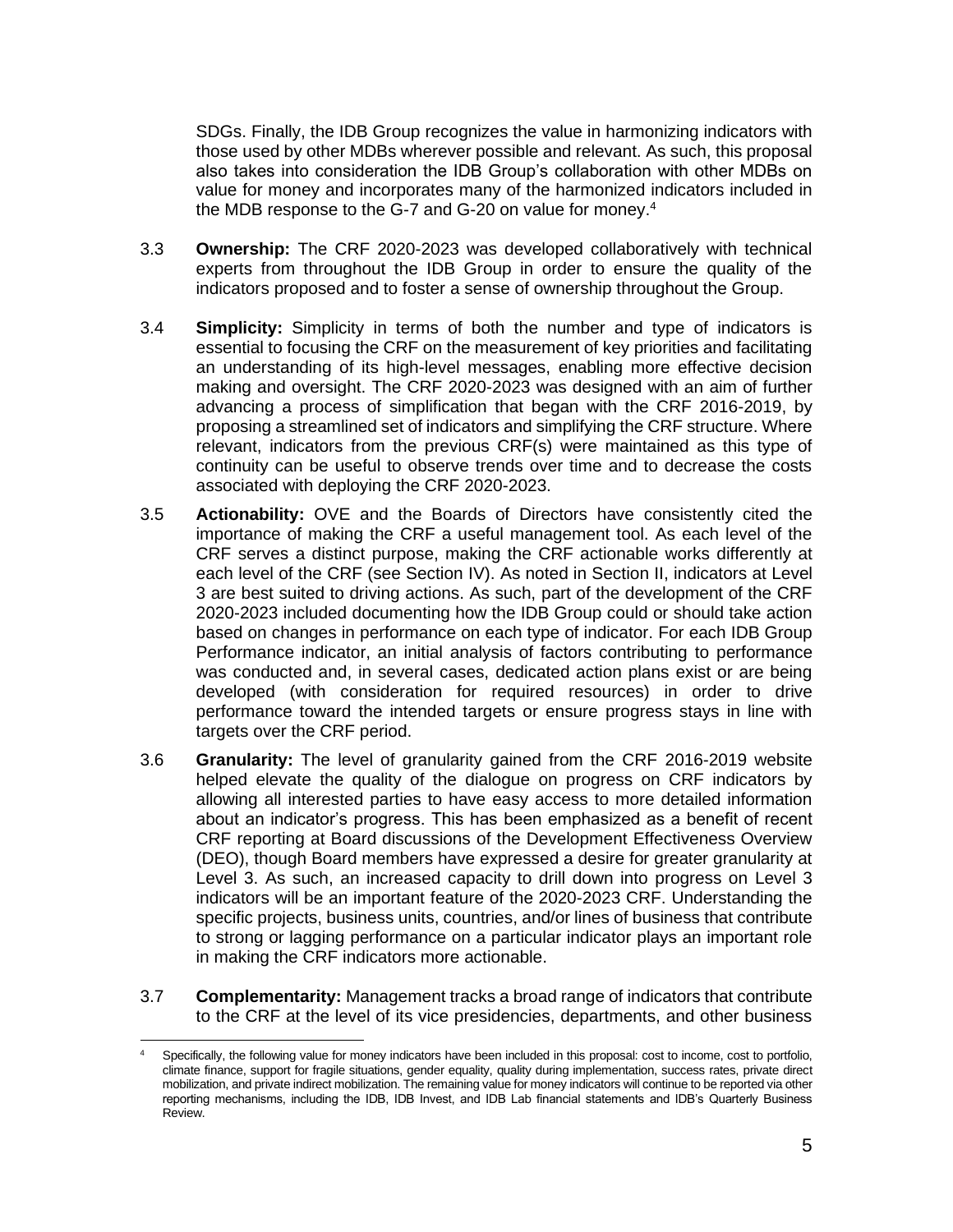units. The CRF should not strive to duplicate these reporting efforts, but rather to complement them or to use them as inputs to better understand drivers of CRF performance. Some aspects of performance may also be better suited to qualitative analysis. For example, each year the DEO provides a more in-depth look at factors driving performance on CRF indicators as well as the effectiveness of interventions supported by the IDB Group as measured through its development effectiveness tools, including impact evaluations. The 2019 DEO included a thematic review of two sectors to provide insight on outcomes achieved with IDB Group support as well as lessons learned from project design and implementation in those sectors. In addition, each of the IDB Group entities have quarterly reporting mechanisms that provide information on other critical aspects of performance, including progress in implementing key strategic initiatives. Reporting regularly on budget execution is also a useful complement to CRF reporting to identify the level of resources dedicated to specific priority areas that can support the achievement of CRF results.

### **IV. CRF CONTENT AND STRUCTURE**

<span id="page-8-0"></span>4.1 The CRF 2020-2023 maintains three levels of indicators as in the CRF 2016-2019, which are: (i) Regional Context; (ii) IDB Group Contributions to Development Results; and (iii) IDB Group Performance (see Table 4.1). To enhance clarity regarding how to use and interpret the data reported through the CRF, the purpose for each level has been refined for the CRF 2020-2023.

| <b>CRF Level</b>                                                            | <b>Purpose</b>                                                                                                                                                    | #<br><b>Indicators</b> |
|-----------------------------------------------------------------------------|-------------------------------------------------------------------------------------------------------------------------------------------------------------------|------------------------|
| Level 1. Regional<br><b>Context</b>                                         | Track the region's progress with regards to the three<br>challenges and cross-cutting issues of the IDB<br>Group strategy                                         | 18                     |
| Level 2. IDB Group<br><b>Contributions to</b><br><b>Development Results</b> | Track the magnitude of IDB Group contributions to<br>the three challenges and cross-cutting issues of the<br><b>IDB Group strategy</b>                            | 27                     |
| Level 3. IDB Group<br>Performance                                           | Assess performance of the IDB Group entities<br>against targets for operational delivery and results<br>as well as organizational management and<br>effectiveness | 29                     |

#### **Table 4.1 Summary of CRF 2020-2023**

4.2 There are also several key changes to the CRF itself as part of the simplification efforts. First, the indicator list has been streamlined to focus the CRF on the most critical metrics. In total, the CRF 2020-2023 includes 74 indicators.<sup>5</sup> See [Annex D](https://idbg.sharepoint.com/:b:/s/CRF2020-2023/EbMAvmXO02lBogkb2s-r_3kBiYb0Iyh8mCVT-mH_N6K8aQ) for a comparison of the CRF 2016-2019 and CRF 2020-2023 indicators. Second, the level of granularity in reporting on key Level 3 indicators will be increased to

<sup>5</sup> The CRF 2016-2019 contained 55 main indicators and 49 auxiliary indicators. The auxiliary indicators were introduced in the 2016-2019 CRF to explore new indicators and capture data systematically on a larger set of metrics. Some of the auxiliary indicators have been incorporated into the 2020-2023 CRF. Others will continue to be tracked in other reporting tools, such as the IDB's Annual Business Review, and others have been replaced with improved indicators based on the experience of reporting on the CRF 2016-2019. Se[e Annex D](https://idbg.sharepoint.com/:b:/s/CRF2020-2023/EbMAvmXO02lBogkb2s-r_3kBiYb0Iyh8mCVT-mH_N6K8aQ) for details by indicator.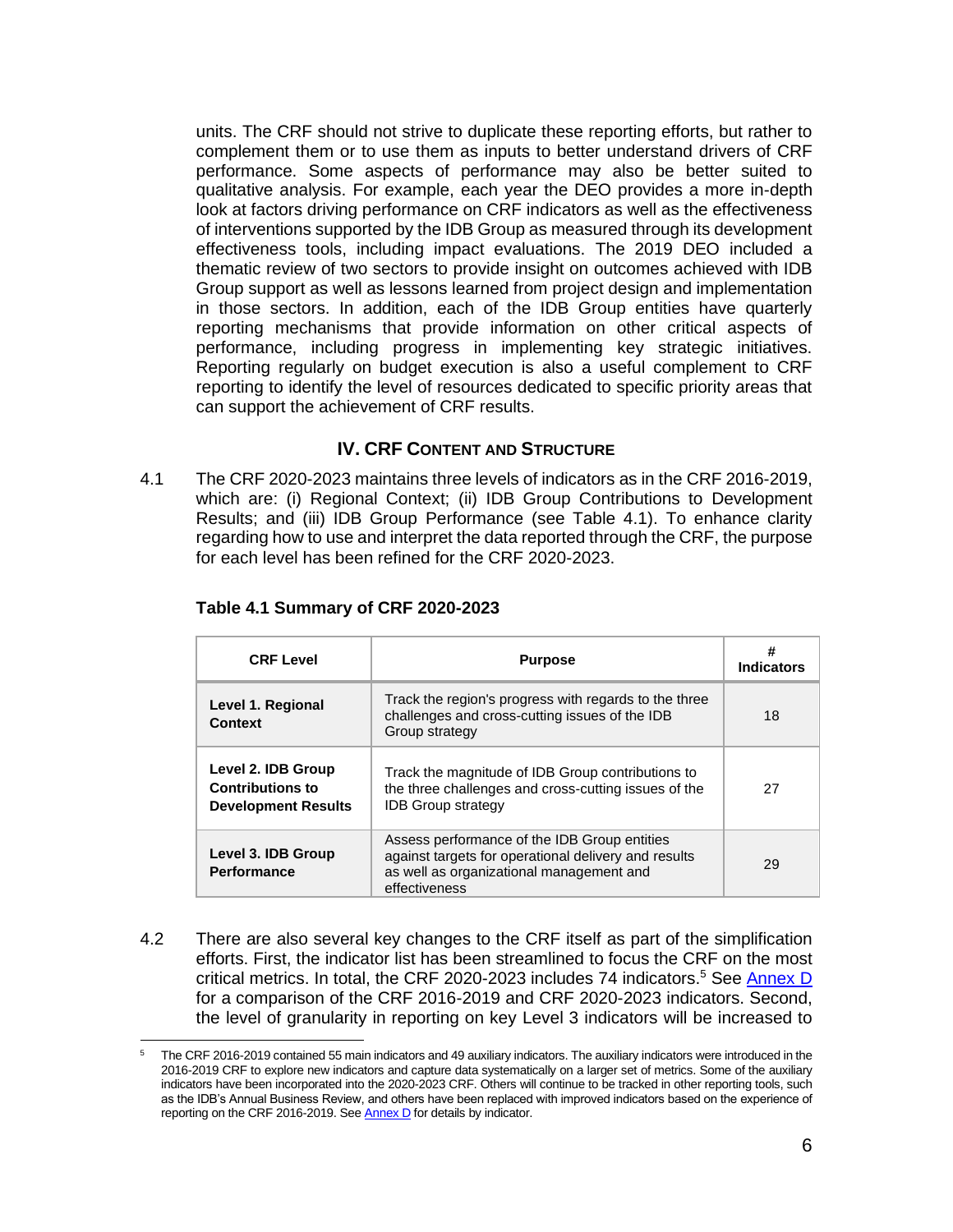enhance the CRF's utility as a decision-making tool. Finally, the CRF 2020-2023 takes a more strategic approach to target-setting, recognizing that targets are relevant when they relate to areas over which the IDB Group has direct influence, when they can help inform planning and the allocation of resources, and when they are not likely to create perverse incentives. As such, targets are proposed exclusively for the Level 3 indicators of the CRF 2020-2023.<sup>6</sup>

4.3 All of the proposed CRF indicators at Levels 1 and 2 of the CRF are aligned to at least one SDG as are many of the Level 3 indicators. The CRF tables in Appendix I note those SDGs for which there is the most direct relationship between the CRF indicator and an SDG. Given the interrelated nature of the SDGs and the region's development challenges they are intended to be illustrative rather than a comprehensive inventory of all SDGs that could conceivably be related to a specific CRF indicator.<sup>7</sup>

## **A. LEVEL 1: REGIONAL CONTEXT**

- 4.4 The Regional Context level (Level 1) provides information on long-term development progress in the region. There is a set of indicators for each of the three challenges and three cross-cutting issues outlined in the UIS. Many of the Level 1 indicators from the CRF 2016-2019 were retained in the CRF 2020-2023 and several new indicators were added to capture the operational areas of emphasis of the Second UIS (see [Annex C\)](https://idbg.sharepoint.com/:b:/s/CRF2020-2023/EXLygCL3US5Nm8RPqHxK11gBD4OpECvSnZpcrxz6OZdPkg).
- 4.5 The criteria used to prioritize the selection of Level 1 indicators included their relationship to the IDB Group's strategic priorities, the availability of data for the majority of borrowing member countries on an annual basis, and the cost of data collection. While there is at least one indicator to measure each development challenge and cross-cutting issue, not all subcomponents of each challenge and issue could be reflected in an indicator that met these criteria. Specifically, no suitable indicators regarding diversity are available.<sup>8</sup> Where relevant, this level of the CRF takes advantage of internationally standardized indicators both to harmonize with the broader development community and to reduce the burden of data collection. For example, the indicator *proportion of the population covered by at least a 4G mobile network* is reported using the same definition and data source used to monitor the SDGs. In other cases, the indicators are tailored to be the most relevant for the LAC region. For example, the poverty threshold used is \$3.10 per day at 2011 PPP, which is the recommended poverty line used for LAC countries. $9$

<sup>6</sup> This is consistent with the recommendations of a research article on donor agency results measurement. See *Holzapfel, Sarah, "Boosting or Hindering Aid Effectiveness? An Assessment of Systems for Measuring Donor Agency Results," Public Administration and Development, 2016 Feb 4.*

<sup>&</sup>lt;sup>7</sup> For example, climate action (SDG 13) can have far-reaching impacts on other development challenges such as poverty, economic growth, and migration, but the CRF tables show alignment to SDG 13 only for the areas to which there is the most direct link between the CRF indicator and an SDG 13 target.

There are no suitable metrics that provide a consolidated picture of countries across the region with regards to the inclusion of diverse populations. For more information on diversity and inclusion in the region, see the IDB's Diversity Action Plan for [Operations 2019-2021.](http://www.iadb.org/document.cfm?id=EZSHARE-1313314906-221)

Poverty lines used to monitor poverty globally were adjusted in 2014 based on purchasing power parity (PPP) for 2011. For LAC countries, the recommended poverty line is now \$3.10 per day at 2011 PPP. For more information, see *Ferreira, Francisco HG, et al. "A global count of the extreme poor in 2012: data issues, methodology and initial results." Journal of Economic Inequality 14.2 (2016): 141-172*.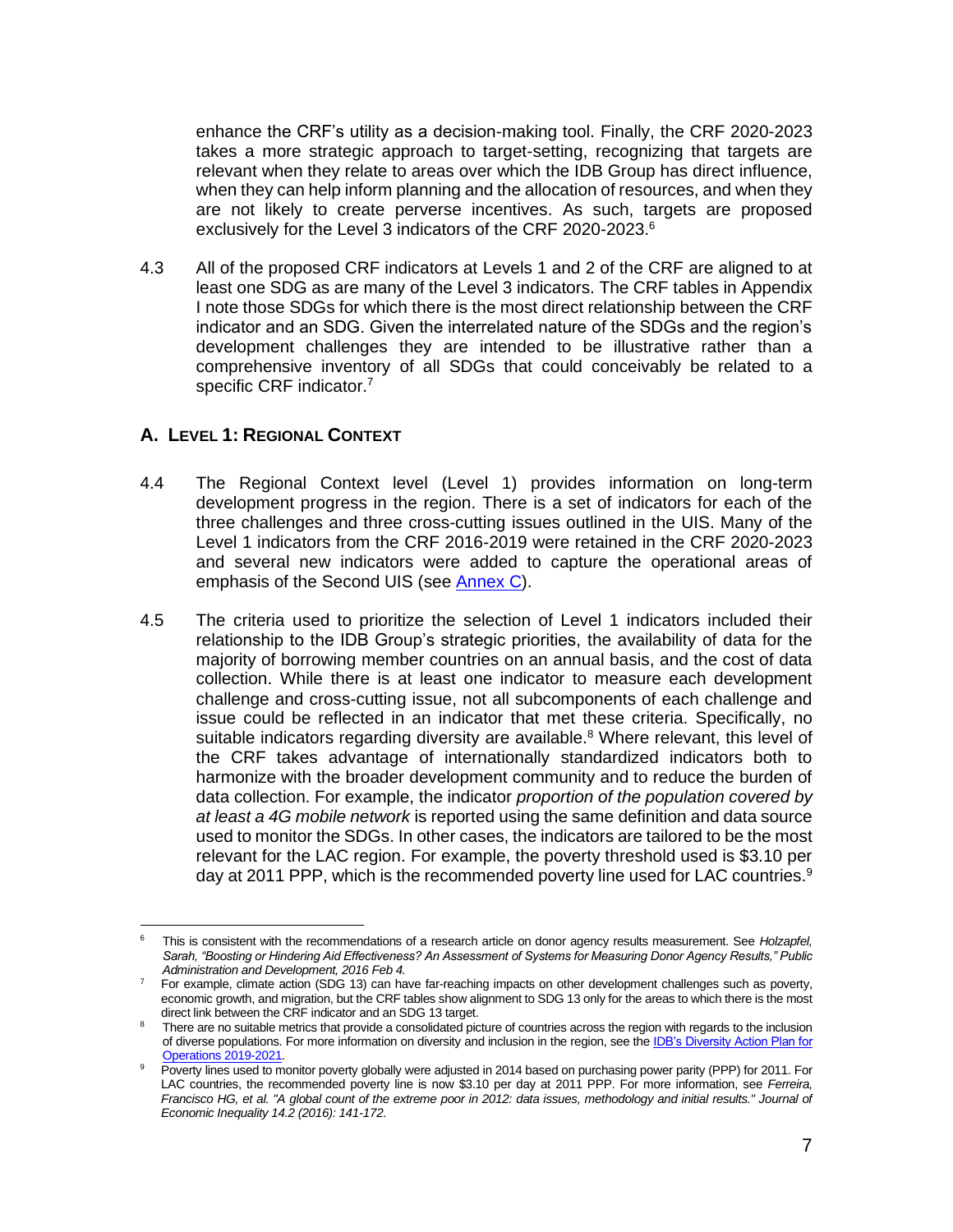4.6 Indicators at this level of the CRF allow the IDB Group to track the evolution of the region on key aspects of its development throughout the life of the institutional strategy. Individual country progress on these indicators can be used to inform strategic planning and programming discussions at the country level.

## **B. LEVEL 2: IDB GROUP CONTRIBUTIONS TO DEVELOPMENT RESULTS**

- 4.7 The IDB Group Contributions to Development Results (Level 2) indicators track the magnitude of IDB Group contributions to the three challenges and cross-cutting issues of the IDB Group by providing aggregate data on outputs and outcomes supported by IDB Group-financed projects. This level of the CRF seeks to shed light on how the IDB Group is contributing to development in the region and the SDGs by providing insight into the types of activities the IDB Group is financing, the magnitude of support for distinct areas, and the way peoples' lives are improved with IDB Group support. This level of the CRF is not intended to provide insight into the effectiveness of the IDB Group, but rather the magnitude of its contribution to particular areas of development. As such, no targets are proposed for this level of the CRF.
- 4.8 Similar to Level 1, Level 2 includes a set of indicators for each of the three challenges and three cross-cutting issues outlined in the UIS. Many of the Level 2 indicators from the CRF 2016-2019 were retained in the CRF 2020-2023, though in some cases the indicator name and/or definition was modified for increased accuracy, clarity, or alignment with the Second UIS. Several new indicators were added to capture the operational areas of emphasis of the Second UIS (see [Annex](https://idbg.sharepoint.com/:b:/s/CRF2020-2023/EXLygCL3US5Nm8RPqHxK11gBD4OpECvSnZpcrxz6OZdPkg)  [C\)](https://idbg.sharepoint.com/:b:/s/CRF2020-2023/EXLygCL3US5Nm8RPqHxK11gBD4OpECvSnZpcrxz6OZdPkg). For example, new indicators have been added to capture the IDB Group's support for the needs of diverse populations (e.g., *countries with strengthened gender equality and diversity policy frameworks*) and support for transparency and integrity (*agencies with strengthened transparency and integrity*).<sup>10</sup> To capture IDB Group support for technology adoption, the indicator *agencies with strengthened digital technology and managerial capacity* will be disaggregated to show how many agencies were supported on digital technology specifically.
- 4.9 Data for the Level 2 indicators is collected primarily through regular project monitoring and supervision tools according to the monitoring plan established during project design.<sup>11</sup> These include the Progress Monitoring Report (PMR) at IDB, DELTA at IDB Invest, and iDELTA at IDB Lab. In cases where IDB Group financing for a project is complemented by other resources, the CRF will continue to capture the full set of relevant outputs and outcomes achieved by the project. This is consistent with past CRF reporting, the approach taken by several other MDBs,<sup>12</sup> and the principle of country ownership. It further captures the catalytic

<sup>10</sup> Because these indicators were not previously captured as part of the CRF, results data for these indicators for previous years is noted as unavailable in Appendix I.

<sup>&</sup>lt;sup>11</sup> During project design, each entity of the IDB Group uses one of its development effectiveness tools to ensure the project will allow for proper measurement of results throughout its lifecycle. These include the Development Effectiveness Matrix (DEM) at IDB, the Development Effectiveness Learning, Tracking, and Assessment tool (DELTA) at IDB Invest and the innovation DELTA (iDELTA) at IDB Lab.

<sup>&</sup>lt;sup>12</sup> The World Bank Group, Asian Development Bank, and European Bank for Reconstruction and Development all use a similar approach.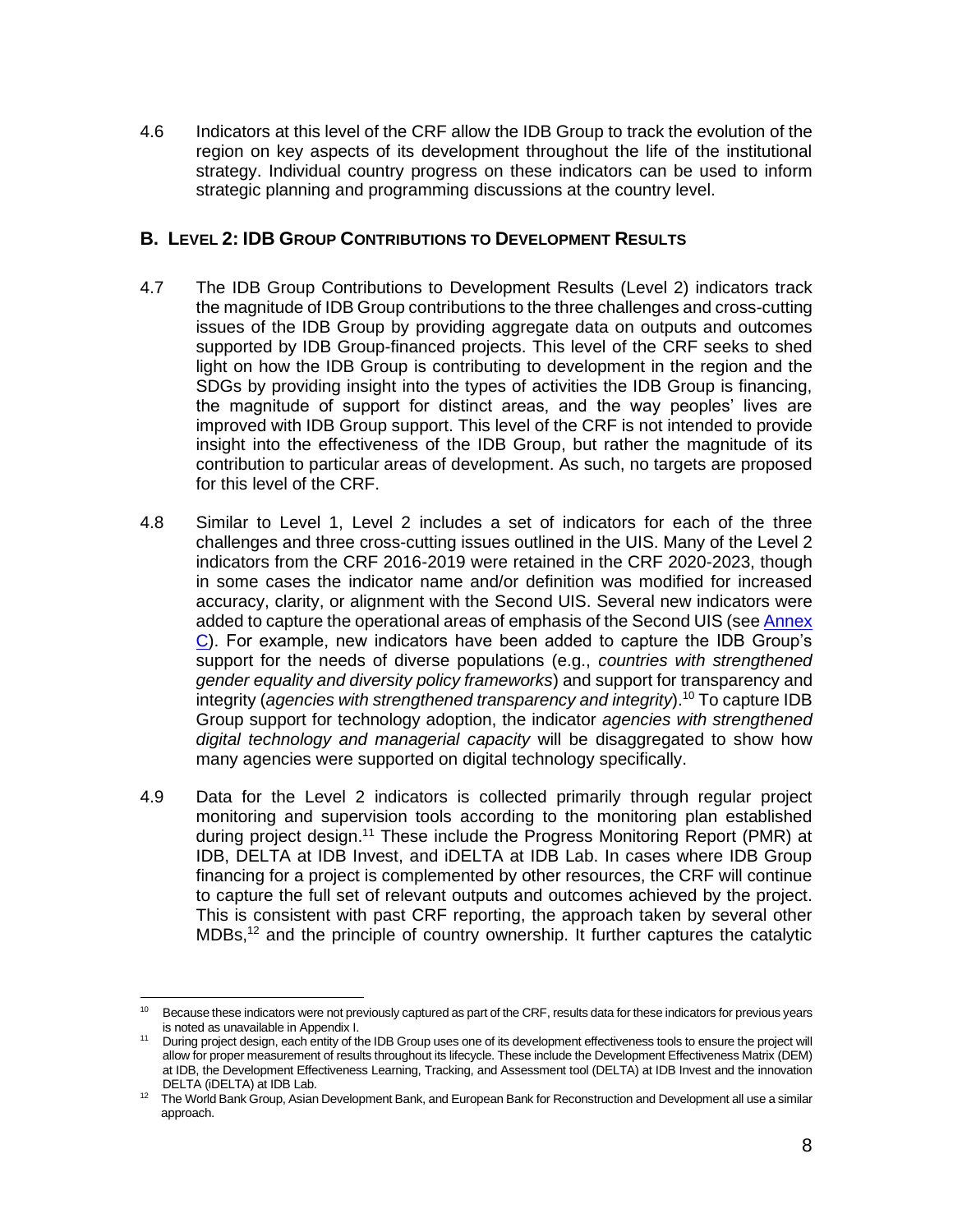role the IDB Group plays, wherein its impact goes beyond the specific dollar amount it invests in a project.

- 4.10 The proposed indicators at Level 2 are the result of extensive dialogue and collaboration across diverse business units throughout the IDB Group. The aim was to develop indicators that were broad enough to capture a significant portion of both the current portfolio and the expected future portfolio based on the strategic direction outlined in the strategy, while remaining specific enough to be meaningful. The proposed list of indicators is expected to allow most projects to contribute to at least one Level 2 indicator, but it is not expected that all projects will contribute due to the wide range of interventions supported by the IDB Group. While an indicator may contribute to multiple areas of the strategy depending upon the specific objectives of each contributing project, each indicator is listed under the single category to which it is most closely related based on the current composition of the IDB Group's portfolio.<sup>13</sup>
- 4.11 As the CRF 2020-2023 covers results across the entire IDB Group, any of the three entities may contribute to each Level 2 indicator, as applicable. In some cases, all three entities will make significant contributions to indicator progress. For example, the indicator *women beneficiaries of economic empowerment initiatives* captures a range of activities supported by all three entities—from financial education and non-financial services for women entrepreneurs to vocational training and labor intermediation services. In other cases, a Level 2 indicator may primarily reflect the work of one of the entities. For example, for indicators that are focused on strengthening the capacity of governmental institutions, only IDB operations are expected to contribute.
- 4.12 By aggregating portfolio results across the IDB Group, the Level 2 indicators not only provide a sense of the magnitude of support for particular areas, but also serve as a gateway for stakeholders to dig deeper into the specific projects underlying these aggregate figures via the CRF website. <sup>14</sup> This project-level view is particularly critical for studying intermediate outcomes and impacts, which can be challenging to aggregate into a single indicator across a diverse portfolio of operations.<sup>15</sup> To measure the IDB Group's contribution to intermediate outcomes, specific outcome data at the project level as well as impact evaluations and sector studies are a crucial source of information.<sup>16</sup>
- 4.13 Progress on the Level 2 indicators at a portfolio level is highly dependent upon programming decisions by the IDB Group and its borrowing member countries and clients as well as the time required for projects to be executed. Given the time required for a project to generate measurable results, it is expected that many of

<sup>&</sup>lt;sup>13</sup> While the indicators have been defined with the intention to avoid counting a beneficiary of the same activity twice, it is not possible to aggregate the total number of beneficiaries across indicators as a single individual could benefit from IDB Group support in different ways as specific individuals are not tracked. In addition, several indicators by their nature capture beneficiaries already captured elsewhere. These include *women beneficiaries of economic empowerment initiatives*, *beneficiaries of initiatives that support migrants and their host communities*, and *targeted beneficiaries of public services that have been adapted for diverse groups*.

<sup>14</sup> Subject to the respective Access to Information Policies of IDB and IDB Invest.

<sup>&</sup>lt;sup>15</sup> While immediate outcomes, such as the number of individuals benefiting, can often be aggregated, higher-level outcomes (e.g., maternal mortality) do not lend themselves to aggregation and annual reporting for a number of reasons. These include: (i) time lags (i.e., many intermediate and long-term outcomes take years to materialize and are best reported after project completion); (ii) heterogeneity of the portfolio; and (iii) complexity in attributing changes to IDB Group financing.

<sup>&</sup>lt;sup>16</sup> The IDB Group reports on project outcomes and impacts each year in the DEO and more detailed project-level information is available in project monitoring and completion reports as well as impact evaluation reports.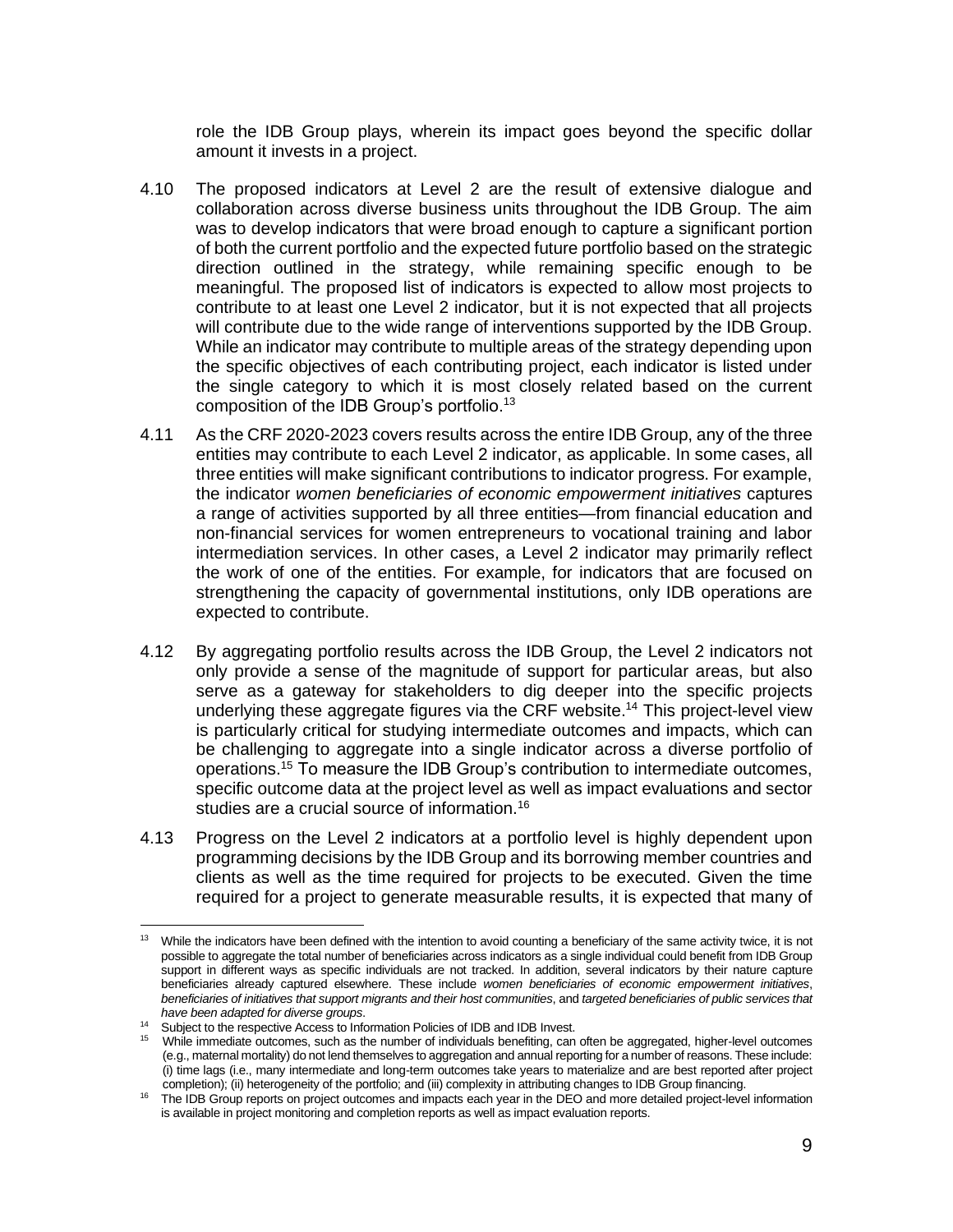the results reported in the CRF 2020-2023 will inherently come from projects approved prior to 2020. As such, these indicators are included for tracking purposes only and they do not have targets.

## **C. LEVEL 3: IDB GROUP PERFORMANCE**

- 4.14 The third and final level of the CRF is the IDB Group Performance level. The Level 3 indicators are split into two broad categories: (1) Operational Delivery and Results; and (2) Organizational Management and Effectiveness. Each of these categories is organized into three sub-categories that are associated with an operational guiding principle or comparative advantage of the UIS. Several of the Level 3 indicators are directly linked to the SDGs, while others focus on measuring broader aspects of the IDB Group's performance and efficiency.
- 4.15 Performance on the Level 3 indicators can be linked more directly to IDB Group efforts, so targets are proposed for nearly all indicators at this level in order to help drive performance in the desired direction. Indicators for which target-setting is either not appropriate or not feasible at this time but for which the IDB Group still wishes to track performance will be reported through other means, including the IDB's Annual Business Review and Budget Execution Report, both of which report on complementary indicators.<sup>17</sup>
- 4.16 Targets and the annual assessment of progress against targets is tailored to the unique circumstances of each indicator. Targets have been set based on the critical question of whether the IDB Group aims to enhance performance over the 2020-2023 period or, alternatively, to ensure that recent levels of performance are sustained. In cases where the aim is to sustain already strong performance, targets have generally been set for 2020-2023, with an aim of maintaining performance greater than or equal to that which has been observed in recent years. This approach to target-setting recognizes that it is not realistic or desirable to set targets above a certain threshold for some indicators as it may create adverse incentives. In cases where the aim is to improve performance, targets have been set either for 2023 or for 2020-2023 depending upon the circumstances surrounding each indicator as described in the following paragraphs. See the IDB Group Performance table in Appendix I for details on the targets proposed for each indicator and the timeframe to which each corresponds.
- 4.17 Baselines were established based on the most recently available data for the most relevant time period for each indicator. In cases for which the target represents a desired improvement by 2023 over current performance, a single-year baseline (usually corresponding to 2018) is used. In cases for which the target corresponds to the entire 2020-2023 period, the baseline generally covers a series of years. In these cases, data for the first three years of the current CRF period (2016-2018) was used as the baseline wherever possible since the methodology for many indicators was standardized in 2016 and that was also the year that IDB Invest

<sup>17</sup> For example, under the framework of the IDB Group Civil Society Engagement Strategy, the Group is working on developing data collection systems to measure advances with regards to citizen participation with the aim of proposing indicators and targets for the next CRF cycle, but target-setting was not feasible for the current CRF.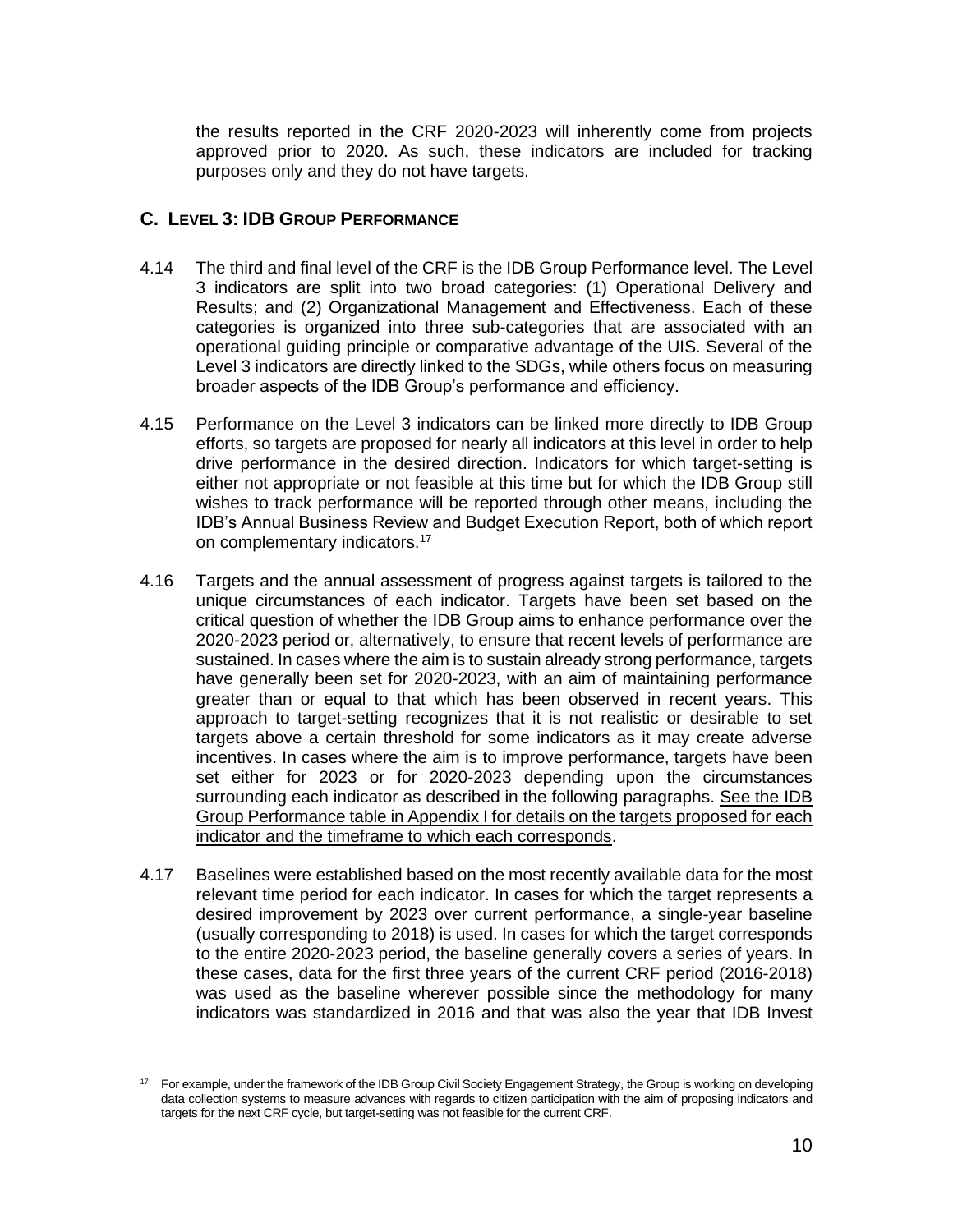was established. In cases where an appropriate baseline aligned to this general guidance is not available, that is noted in Appendix I.

4.18 The Level 3 indicators will play a critical role in enhancing the linkages between institutional performance and resource allocation to support the delivery on the objectives of the Second UIS. In the case of IDB, for example, Management has heeded Board feedback on the need for tighter alignment between the UIS, the CRF and the Results-Based Budgeting (RBB) framework. This will not only support a common understanding about results and the resources allocated to their achievement across each of the corresponding RBB Main Business Functions, but will also translate into a more efficient reporting process fully in line with the spirit of both Managing for Development Results and the RBB methodology in which a robust set of actionable indicators measuring progress on the strategy allows for a meaningful evaluation exercise that can in turn provide substance to inform resource allocations going forward.

#### **(1) Operational Delivery and Results**

- 4.19 The Operational Delivery and Results indicators aim to shed light on the degree to which the IDB Group is deploying its resources effectively to address the development challenges of the region. Indicators are organized under the three headers of strategic alignment, development effectiveness, and leverage and partnerships.
- 4.20 The first sub-section, *strategic alignment*, aims to provide insight into the extent to which the IDB Group is aligning resources to a key set of strategic priorities of the IDB Group, including social inclusion and equality, productivity and innovation, economic integration, gender equality, diversity, climate change mitigation and adaptation, institutional capacity and rule of law, and support to small and vulnerable countries.<sup>18</sup> For each of these priorities, the percentage of newly approved or committed projects and/or financing that support the priority each year will be measured. With the exception of the first three indicators, each of the strategic alignment indicators have a target for the 2020-2023 period, indicating the IDB Group's ambition to provide consistent and, in most cases, increasing support to these areas throughout the CRF period. For example, in the case of climate change, the IDB has established a target that 65 percent of new projects approved over the 2020-2023 period should support climate change mitigation and/or adaptation, up from 53 percent from 2016 to 2018. By establishing a target for the four-year period the IDB aims to grow its support for this priority and sustain that support throughout the four-year period. Given the important role that certain activities play in climate change mitigation and adaptation, targets will also be established for each entity for a subset of this indicator, which is *projects supporting agriculture, forestry, land use, and coastal zone management.*

<sup>&</sup>lt;sup>18</sup> Consistent with the findings of OVE's Mid-Term Evaluation of IDB-9, targets have not been established for the three challenges of the UIS (social inclusion and equality, productivity and innovation, and economic integration). As such, these indicators will be tracked as part of the CRF for monitoring purposes only. Similarly, a target has not been established for technology and innovation. The Group is in the process of developing the criteria to consider a project as supporting technology and innovation and, once finalized, this will also be reported on in the IDB's Quarterly Business Review and IDB Invest's Quarterly Board Reports.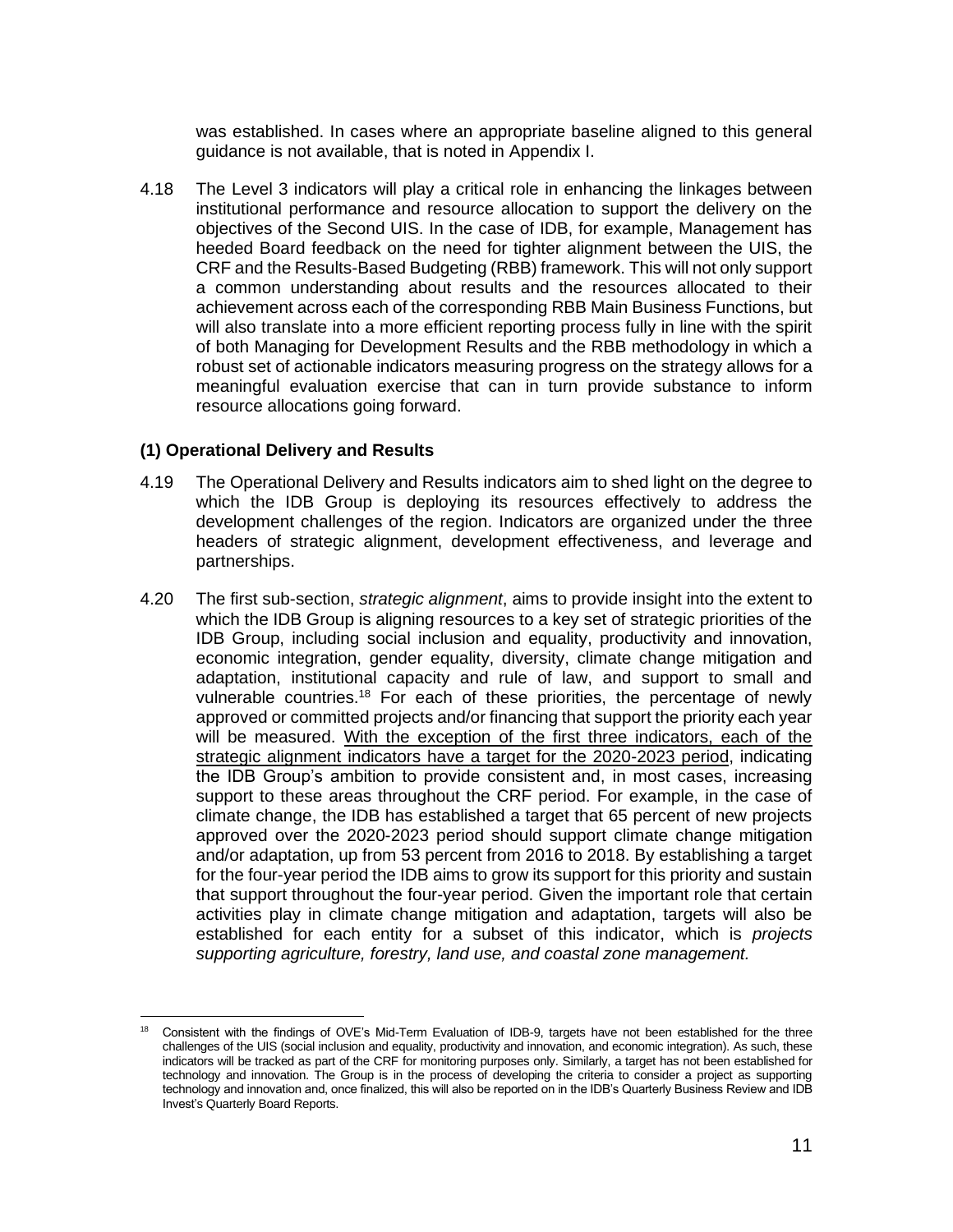4.21 In addition to the alignment of approvals and commitments to key priorities in the institutional strategy, the *strategic alignment* sub-section includes an indicator to track the percentage of new approvals aligned to the applicable country strategy, reflecting the Group's ambition to maintain a high level of country strategy alignment, while remaining flexible to adjust to the evolving circumstances of each borrowing member country. A final *strategic alignment* indicator is focused on capturing the percentage of country strategies approved in the period that consider the respective country's official commitments on climate, with a target of 100 percent for the 2020-2023 period. These official commitments on climate include country's Nationally Determined Contributions (per the Paris Agreement) and/or long-term decarbonization strategies.

#### *Development Effectiveness*

- 4.22 The second sub-category of Operational Delivery and Results indicators, *development effectiveness*, aims to provide insight into the extent to which projects are effectively mitigating risks, executing according to plan, and achieving development results. Three of the indicators falling into this sub-category have formed part of the previous two CRFs and continue to be relevant given their critical importance in assessing operational performance. As such, reporting under the CRF 2020-2023 will include an increased level of disaggregation of information on these indicators to better target improvement efforts on the areas where gaps are most significant. The fourth *development effectiveness* indicator was introduced to capture the IDB's work to increase attention to climate change and disaster resilience considerations during project design. Given the critical role of these effectiveness indicators, each are discussed in detail in the following paragraphs.
- 4.23 The indicator *active projects with satisfactory performance classification* is an indicator that also formed part of the CRF 2016-2019 for IDB and IDB Invest. In the CRF 2020-2023 it has been updated to also report on IDB Lab loan and equity operations and IDB TC operations. In the case of IDB operations, the target of 80 percent for *active projects with satisfactory performance classification* represents IDB's ambition to maintain an already high level of performance, rather than to make incremental progress toward the target each year. This approach recognizes that there is a limit to the percentage of operations that can score satisfactory each year. This target is higher than the 2016-2019 target of 75 percent, and aligned with the 2016-2018 baseline value of 80 percent. The ambition for IDB TC operations on this same indicator, on the other hand, is to improve performance for the 2020-2023 period as compared to the baseline. For IDB Invest, the target intends to maintain consistency with the indicator on satisfactory development results at completion, as the percentage of active projects with satisfactory performance classification is a good predictor of the satisfactory achievement of development results. The targets for *active projects with satisfactory performance classification* apply to the 2020-2023 period.
- 4.24 The indicator *projects with satisfactory development results at completion* is an important metric to assess the level of achievement of outcomes by operations supported by IDB and IDB Invest. For this indicator, both IDB and IDB Invest have established targets that represent an improvement over performance observed in recent years and that are aligned with the benchmarks of other MDBs with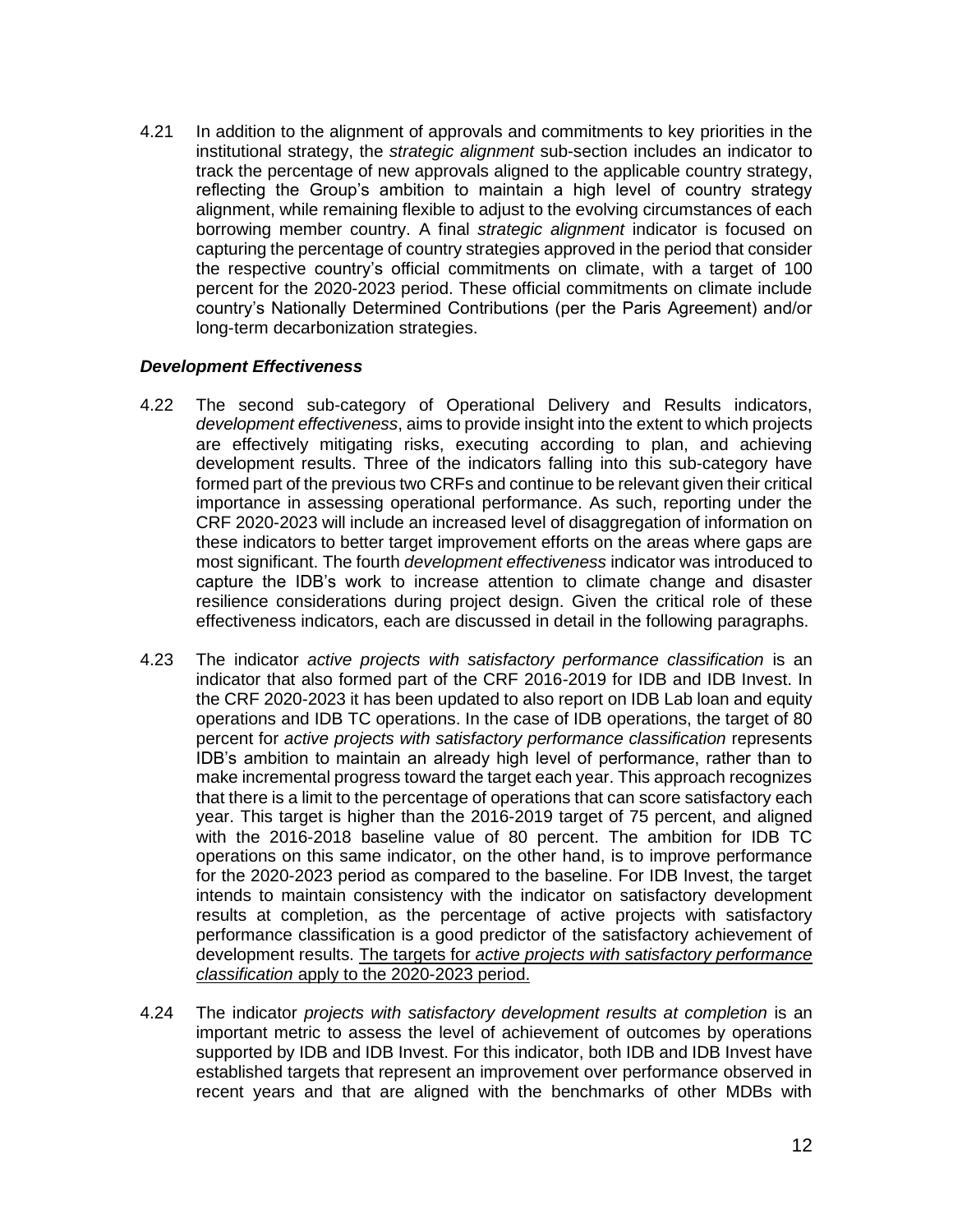comparable evaluation methodologies. Given the critical importance of this metric, the CRF 2020-2023 will present more disaggregated information on project performance on this indicator by sector and sub-region in order to facilitate a deeper understanding of the factors driving the percentage reported at an institutional level (See Annex  $E$  for a sample dashboard to present this information). This will help enhance its utility in decision-making in order to better tailor improvement efforts to the areas in greatest need of attention. The targets for *projects with satisfactory development results at completion* apply to the 2020- 2023 period.

- 4.25 The indicator *projects with higher environmental and social risks rated satisfactory in the implementation of mitigation measures* formed part of the CRF 2016-2019*.*  Due to the nature of IDB Lab's work it is only applicable to IDB and IDB Invest. In the case of IDB Invest, the target represents an ambition to maintain recent levels of performance throughout the CRF period, with a target of 90 percent for 2020- 2023. In the case of IDB, the target represents an ambition to improve performance over time from the baseline of 81 percent for 2016-2018 to a value of 84 percent by 2023. This increase is ambitious for IDB in light of both an expansion of the total set of projects subject to supervision by environmental and social specialists and a more systematic risk-based monitoring process. Specifically, between 2017 and 2019 there was a nearly 80 percent increase in the total number of projects subject to supervision by environmental and social specialists (from 120 to 212 projects), so that now 100 percent of all high and substantial risk projects undergo specific environmental and social monitoring. This has led to the identification of additional projects with compliance issues, in particular in countries with lower environmental and social management capacity. Efforts to improve performance of higher risk projects will continue in the upcoming years with the progressive transfer of environmental and social specialists in the region and the scaling-up of training activities to strengthen the capacity of IDB personnel and executing agencies. The targets for *higher environmental and social risks rated satisfactory in the implementation of mitigation measures* apply to 2020-2023 for IDB Invest and 2023 for IDB.
- 4.26 The final development effectiveness indicator is *projects with considerable disaster and climate change risk that applied risk analysis to identify resilience actions*. This indicator measures the application of the IDB's Disaster and Climate Change Risk Assessment Methodology, which recognizes that the most effective leverage point for investments related to disaster and climate change risks is upstream, by adequately accounting for these risks and increasing resilience of development investments to these risks starting in the design phase. As such, this indicator reflects the extent to which IDB operations approved in the year that have considerable disaster and climate change risk have considered disaster and climate change risk management issues. The target of 100 percent of IDB *projects with considerable disaster and climate change risk that applied risk analysis to identify resilience actions* corresponds to 2023 and represents an ambition to increase the percentage of high and moderate risk operations applying this analysis throughout the CRF period from the baseline of 16 percent. IDB Invest is in the process of updating its methodology for assessing climate and disaster risks with an expected starting date of implementation of January 2021. It is therefore not feasible to set a baseline and target for this indicator for IDB Invest at this time.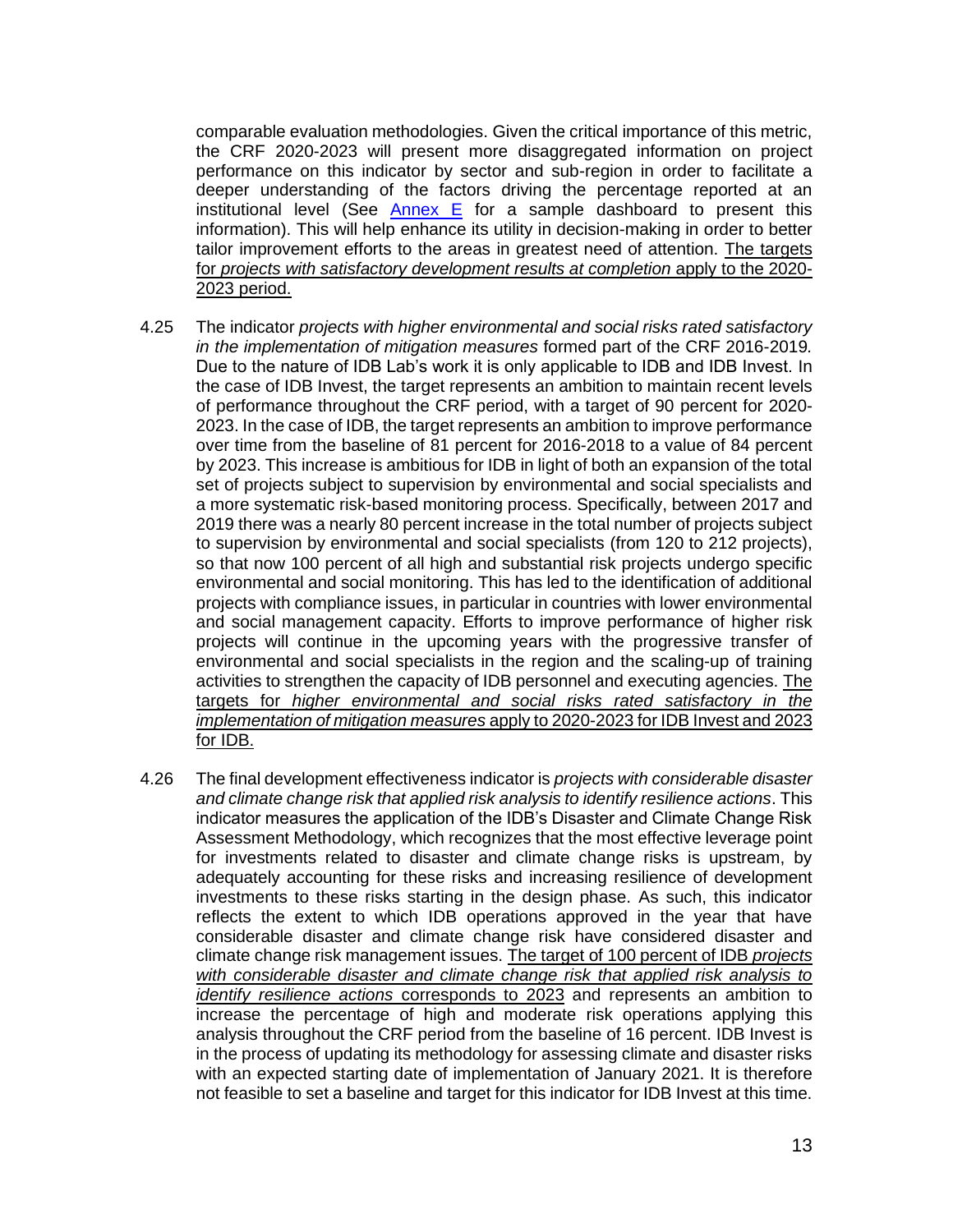## *Leverage and Partnerships*

- 4.27 The final sub-category, *leverage and partnerships*, aims to provide insight into the extent to which the IDB Group is having an impact beyond the amount of financial resources it brings to individual projects by mobilizing additional resources and/or supporting effective public-private synergies. For the first time, common definitions regarding the mobilization of third-party resources by IDB, IDB Invest, and IDB Lab have been developed and will be utilized for reporting on the CRF 2020-2023. These definitions are broadly aligned to the definitions used in the MDB joint reporting on direct and indirect mobilization of private finance (see [Annex A](https://idbg.sharepoint.com/:b:/s/CRF2020-2023/EeqsamRyiRhEhQ0dFbeJvwoBcEeOyFmNyXHQQccXlmoFfQ) for the detailed definitions). The IDB Group mobilizes resources in support of the region's development in a number of ways. The two CRF 2020-2023 mobilization indicators include *direct third-party resources deployed*—with a disaggregation for private resources—and *indirect third-party resources deployed*. <sup>19</sup> Each of these mobilization indicators has a cumulative target for the 2020-2023 period.
- 4.28 In terms of public-private synergies, the IDB Group strategy focuses on its commitment to fully leverage the Group's resources in working as a group. As the objective of this collaboration is to better support the region in addressing its development challenges, a perception indicator is used to capture the extent to which IDB Group stakeholders and clients perceive this to be a strength of the IDB Group. The indicator *stakeholders that consider the Group to be effective in fostering public-private synergies* has a target for 2023.

## **(2) Organizational Management and Effectiveness**

4.29 The Organizational Management and Effectiveness indicators aim to shed light on the extent to which the IDB Group is managed effectively, efficiently, and in accordance to its own principles.

# *Efficiency*

4.30 The *efficiency* indicators look at the degree to which the IDB Group is financially sustainable and efficient in its use of resources. Two cost ratios forming part of the CRF 2016-2019 will continue to form part of the CRF 2020-2023: (i) the cost to income ratio, which compares administrative costs to income; and (ii) the cost to portfolio ratio, which compares administrative costs to the portfolio. The combination of both metrics provide insight on the level of operational efficiency and financial sustainability of the IDB Group entities. Given the nature of IDB Lab, the cost to income ratio is only used to measure the IDB and IDB Invest. The purpose of monitoring these ratios is to ensure that each remains within a healthy range given each institution's business model, rather than to seek specific reductions. Costs fluctuate based on management decisions to better serve the region and are influenced not only by how efficient MDBs are but also by important aspects of their development missions, such as generating and disseminating knowledge, reaching small and vulnerable countries, and applying social and

<sup>19</sup> The definitions for these indicators are mostly aligned to the MDB methodology for reporting on mobilization of private resources, but are not identical due to the need to capture public sector resources mobilized in CRF reporting as well. For more information, see the CRF indicator definitions.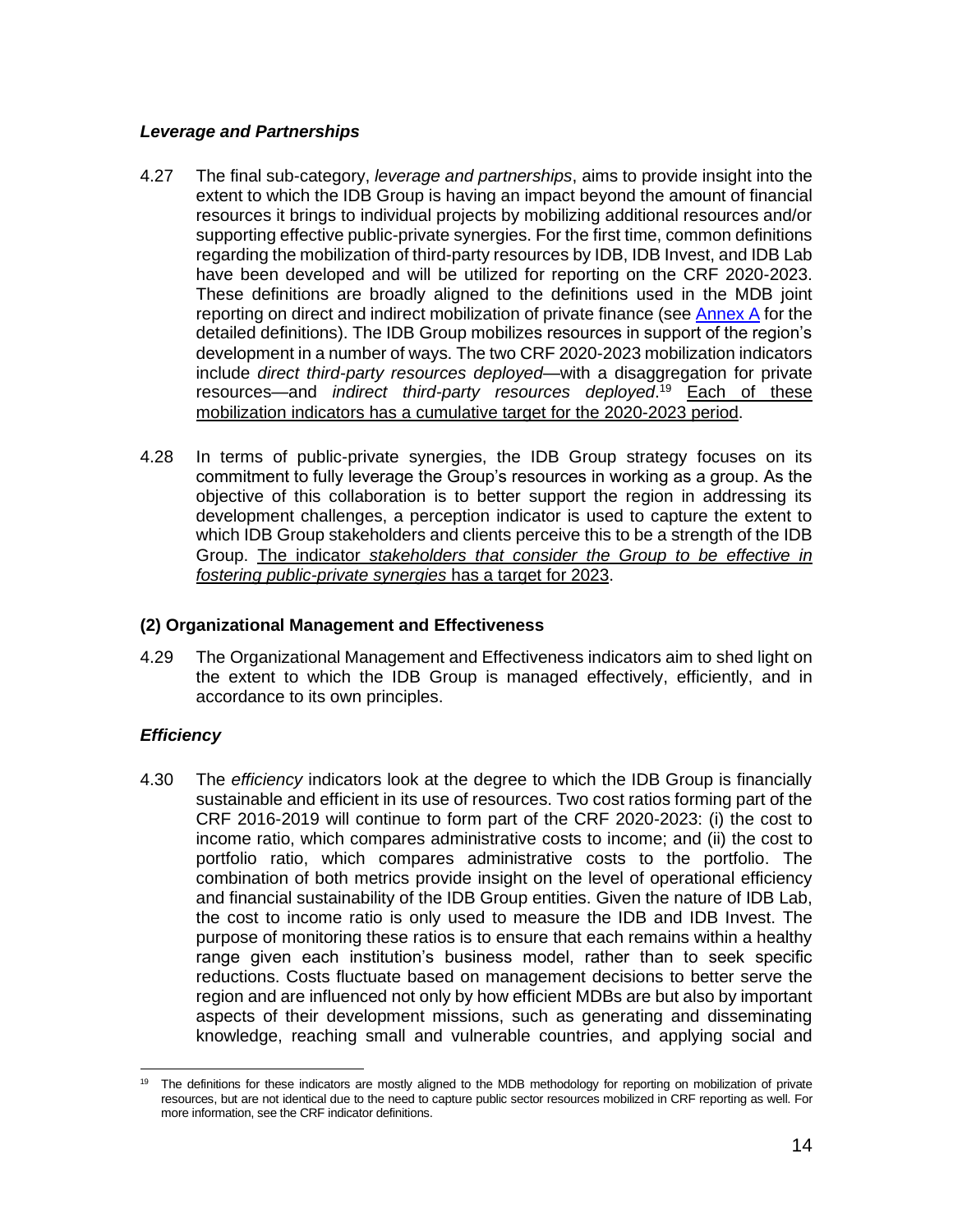environmental safeguards. As such, these cost ratios have targets for the 2020- 2023 period overall.

4.31 An indicator to monitor the number of credit ratings agencies granting the IDB and IDB Invest their targeted rating has been added to the CRF 2020-2023 as an additional efficiency indicator. Credit ratings are indicators of creditworthiness used by investors in making investment decisions. They help determine an entity's access to capital markets and the pricing of its debt issuance. As credit ratings underpin the IDB Group's capacity to lend and mobilize, Governors have established specific rating mandates for IDB (AAA) and IDB Invest (at least AA) and have instructed management to establish regulations, policies, guidelines, and related initiatives to maintain these ratings. Given the critical importance of these ratings and the fact that ratings can shift over time, this has been included in the CRF to indicate the IDB Group's focus on maintaining these ratings at or above current levels. The target for *credit rating agencies granting IDB Group entities targeted rating* applies to the 2020-2023 period.

#### *Knowledge and Innovation*

- 4.32 The *knowledge and innovation* indicators look at the extent to which the IDB Group is a leader in knowledge creation and sharing as well as innovation for the region. For each of the knowledge and innovation indicators, the CRF contemplates a 2023 target that represents an improvement over the baseline value for 2018 or 2019. The indicator *average downloads of IDB Group publications* aims to provide insight into the level of demand generated for key knowledge products by capturing the average downloads within the one-year period following the release of books, monographs, working papers, and policy briefs. On the other hand, the indicator *total IDB Group blog readership* provides insight into size of the audience consuming information released by the IDB Group. While these indicators provide insight into the reach of IDB Group knowledge products, additional indicators provide complementary insight into the perceptions of external stakeholders with regard to the IDB Group's knowledge-sharing and innovation.
- 4.33 The external perception indicators are based on a concept introduced into the CRF for the first time, which is the net promoter score. The net promoter score is a metric used in customer experience programs to measure the customers' willingness to recommend an organization to peers. The proposed net promoter scores are based on questions about stakeholders' likelihood of recommending the IDB Group and are calculated by subtracting the percentage of "detractors" – that is, those who are unhappy with the IDB Group and can damage its reputation through negative word-of-mouth (defined as those responding zero to six on a scale from zero to ten)—from the "promoters"—that is, loyal, enthusiastic supporters of the IDB Group (defined as those who answer nine and ten).<sup>20</sup> In previous perception surveys, the average scores of external stakeholders' expression of general satisfaction with the IDB Group with regards to knowledgesharing and innovation generally yielded acceptable results, with little input as to possible actions that could be used for continuous improvement. The net promoter score was selected for the CRF 2020-2023 as it reflects the IDB Group's ambition to go beyond simple average scores, and to count on more meaningful and

Se[e http://www.netpromotersystem.com/](http://www.netpromotersystem.com/) for more information about net promoter scores.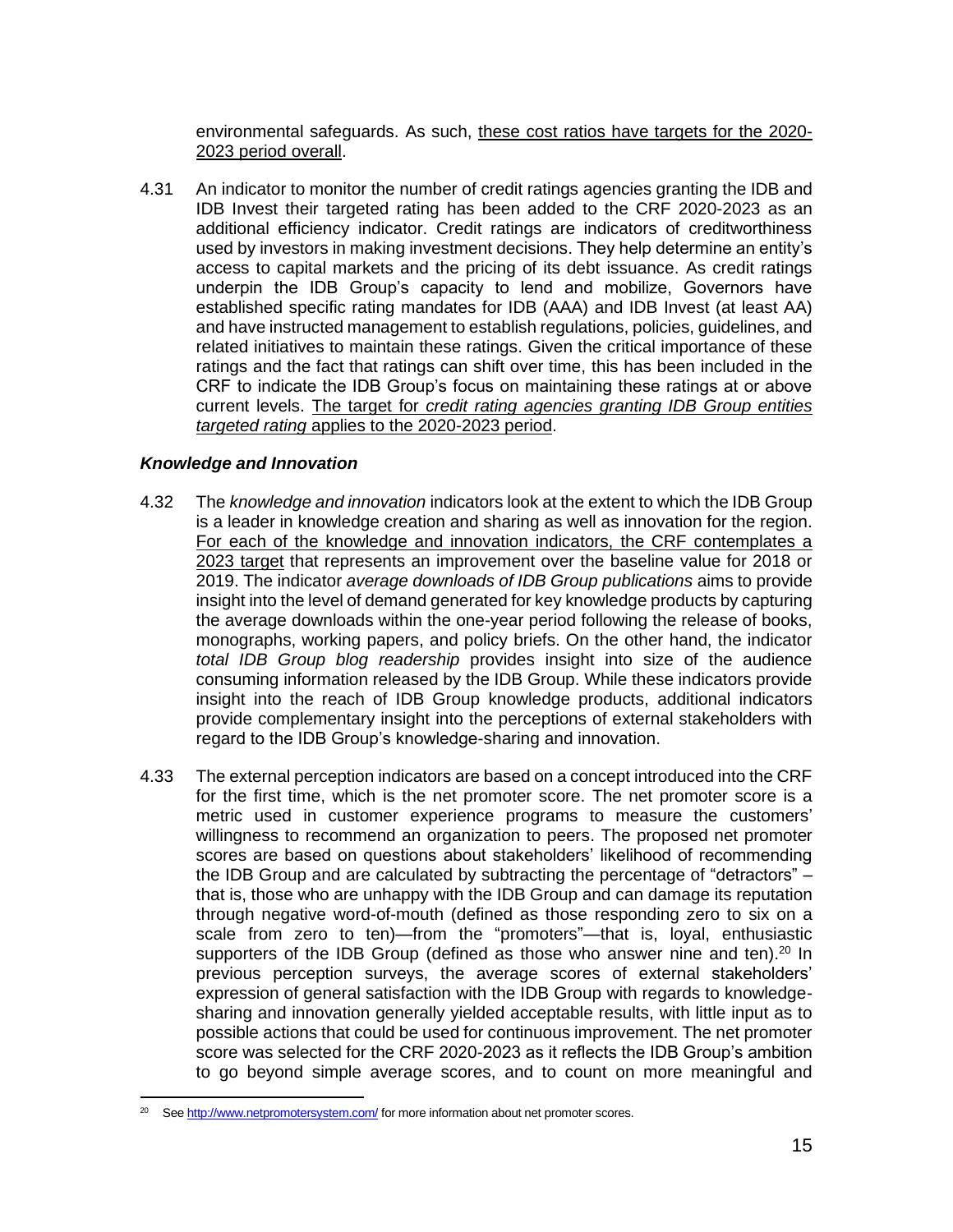actionable measures of stakeholder recognition of the IDB Group's value, in order to strive for standards of excellence in knowledge-sharing and innovation. The information gained from this score and associated qualitative information from respondents will be used to help the IDB Group increase the number of promoters and decrease the number of detractors to enhance the value of its brand over time.

#### *Internal Alignment*

- 4.34 Finally, the *internal alignment* indicators look at the extent to which the IDB Group is managed in a way that aligns to its strategic priorities for the region. As the IDB Group supports the region in enhancing climate change mitigation efforts, gender equality, diversity, and transparency, it is also making internal changes on each of these fronts. For climate change mitigation, gender equality, and transparency, the target represents an ambition for 2023 as compared to the most recent year for which data is available (2018). For example, for the indicator *mid and senior-level IDB Group staff who are women*, IDB Invest has set a target to increase from 33 percent in 2018 to 38 percent by 2023 to progressively grow the level of female representation in these roles. In the case of IDB, the aim is to increase from 38 percent in 2018 to 43 percent by 2023. While both IDB and IDB Invest have longer term ambitions to reach full gender parity at these levels, the 2023 targets are based on an assessment of ambitious, yet feasible, scenarios for future promotions and external hires at these grades as well as anticipated attrition and retirement rates over the CRF period. At IDB, for example, the target of 43 percent was established based on an assumption that the number of promotions from grades 5 to 4 will be kept constant with a 50 percent share among both genders and that at least 50 percent of male mandatory retirement vacancies will be filled by females and all female mandatory retirement vacancies will be filled by females.
- 4.35 In the case of diversity, the indicator *actions to promote diversity and inclusion* was added to capture the Group's efforts to attract a diverse workforce and foster an inclusive work environment. This indicator will capture a range of sourcing and recruitment events, diversity and inclusion campaigns, training events on diversity and inclusion topics for IDB Group employees (e.g., unconscious bias, cultural competence, how to be an LGBTQ+ ally), and other activities to recruit and retain a diverse workforce and promote an inclusive work environment at the IDB Group. The target for the 2020-2023 period represents a greater than 40 percent increase over recent years. The IDB Group will also continue to expand its diversity and inclusion monitoring and reporting efforts beyond this CRF indicator to deepen its understanding of the impact of its diversity and inclusion efforts and ways to continue to enhance their effectiveness. The target for *actions to promote diversity and inclusion* applies to the cumulative progress on this indicator from 2020-2023.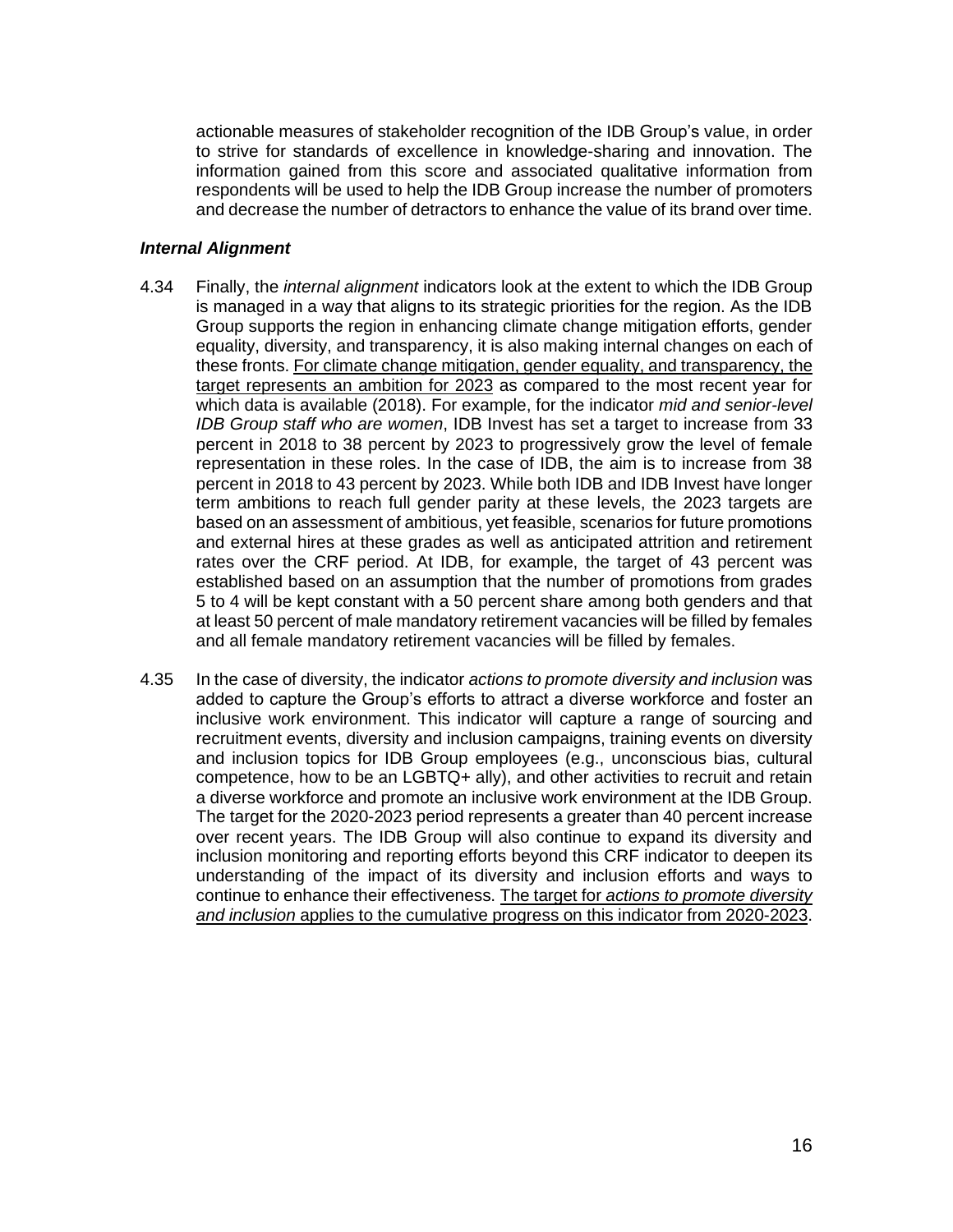# **V. PROCESSES FOR CRF REPORTING AND USE**

- <span id="page-19-0"></span>5.1 Reporting on CRF progress will occur annually through the Development Effectiveness Overview (DEO) and CRF website [\(http://crf.iadb.org\)](http://crf.iadb.org/). Detailed reporting guidance and definitions for each CRF indicator are contained in [Annex](https://idbg.sharepoint.com/:b:/s/CRF2020-2023/EeqsamRyiRhEhQ0dFbeJvwoBcEeOyFmNyXHQQccXlmoFfQ)  [A.](https://idbg.sharepoint.com/:b:/s/CRF2020-2023/EeqsamRyiRhEhQ0dFbeJvwoBcEeOyFmNyXHQQccXlmoFfQ) These definitions will form part of the CRF Technical Guidance Note for 2020- 2023, which will be made publicly available throughout the CRF period and will undergo periodic updates, as needed.
- 5.2 In general terms, the Regional Context indicators will be reported based on existing data sources—both internal and external to the IDB Group. Data for the Level 2 indicators will come largely from the progress monitoring systems, including the PMR for the IDB, the DELTA for IDB Invest, the iDELTA for IDB Lab, and the TC Monitoring and Reporting System. The IDB Group Performance level will rely on a range of data sources, including the development effectiveness tools used in both public and private sector operations, the External Feedback System of stakeholder surveys, the TC monitoring and reporting system, IDB and IDB Invest Enterprise Data Warehouse, and IDB and Inter-American Investment Corporation financial statements, among others.
- 5.3 To continue to enhance the utility of the CRF data in decision-making, more granular data will be reported where feasible. For the Regional Context indicators, this will occur via links from the CRF website to the original data sources where data is presented by country. For the Level 2 indicators, data on specific contributing projects will be reported through the CRF website.<sup>21</sup> In addition, disaggregation by gender, ethnicity, climate, and other topics will be presented on the CRF website, where available, and consistent with the disaggregation types listed in Appendix I. For the IDB Group Performance indicators, the capacity to drill-down into several indicators to view progress by sector, country, and/or other dimensions (as noted in Appendix I) will be added to the CRF website reporting in order to better target improvements to the areas that are lagging (see, for example, [Annex E\)](https://idbg.sharepoint.com/:b:/s/CRF2020-2023/EY-6F30-z45KgzsVBwS4c_sB08VUMz_uoMRwmxJyX2xG5w). Furthermore, the IDB's Business Reviews (Quarterly and Annual) will be updated to include sub-indicators and indicators that contribute to progress in a specific CRF indicator to support decision-making and course correction, where necessary.

# **VI. RECOMMENDATION**

<span id="page-19-1"></span>6.1 The Management teams of IDB and IDB Invest recommend that their respective Boards of Executive Directors approve the Corporate Results Framework 2020- 2023 as specified in Appendix I of this document.

<sup>&</sup>lt;sup>21</sup> Due to client confidentiality concerns on NSG projects, reporting at the project level will not be feasible for all projects.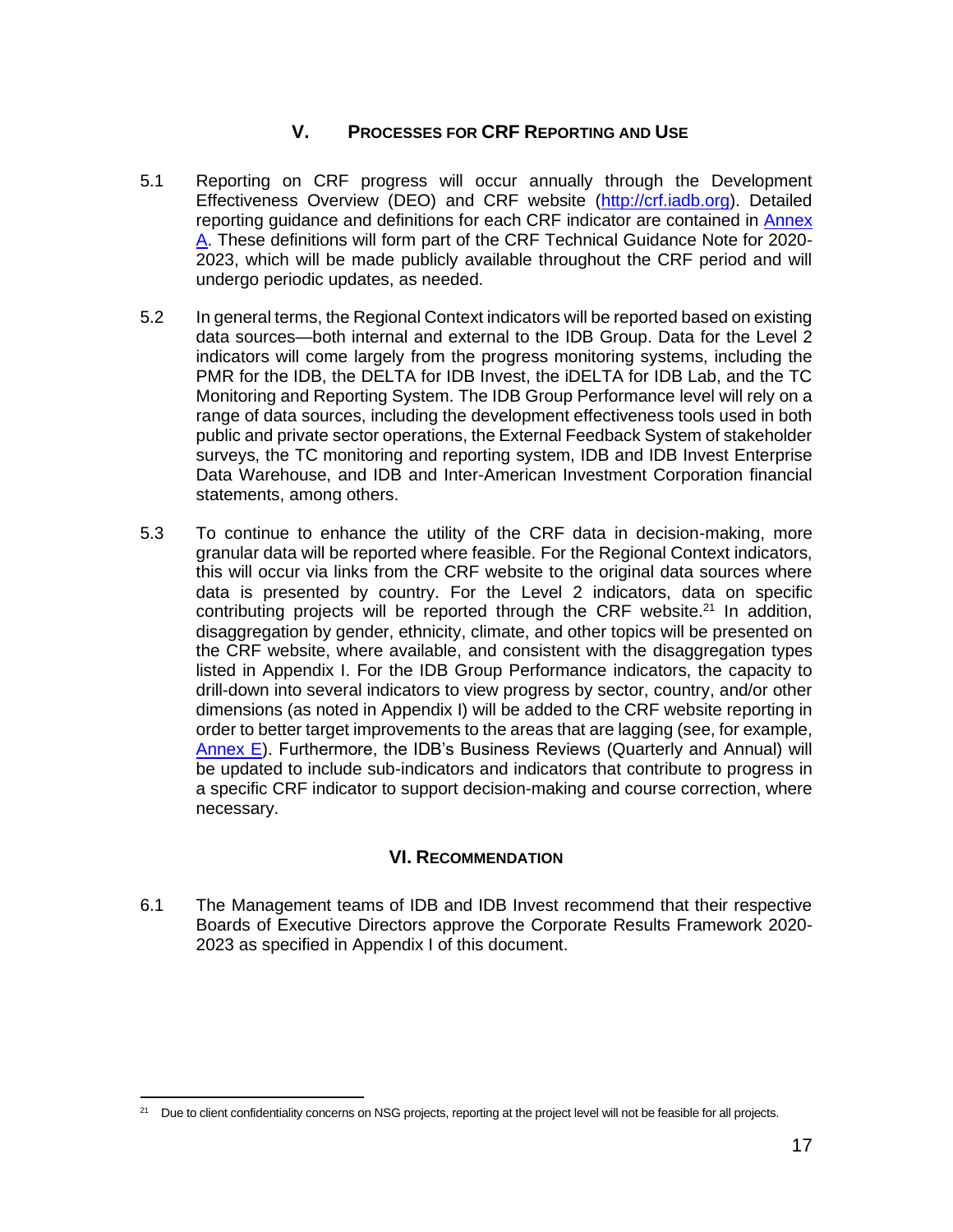# <span id="page-20-0"></span>**APPENDIX I. CRF 2020-2023 INDICATORS**

# **Level 1. Regional Context**

|                                      | <b>Indicator</b>                                                               | <b>Baseline</b><br>Value <sup>a</sup> | <b>Baseline</b><br>Year | Related SDGsb                         |
|--------------------------------------|--------------------------------------------------------------------------------|---------------------------------------|-------------------------|---------------------------------------|
| <b>Social Inclusion and Equality</b> |                                                                                |                                       |                         |                                       |
| 1.                                   | Poverty headcount ratio (US \$3.10 per day PPP) (%)                            | 13.8                                  | 2017                    |                                       |
| 2.                                   | Gini coefficient                                                               | 0.492                                 | 2017                    | 10                                    |
| 3.                                   | Social Progress Index                                                          | 69.4                                  | 2018                    | 3<br>4<br>$10$ 16<br>$6 \overline{6}$ |
|                                      | <b>Productivity and Innovation</b>                                             |                                       |                         |                                       |
| 4.                                   | Growth rate of GDP per person employed (%)                                     | 0.2                                   | 2018                    | 8                                     |
| 5.                                   | Employed workers contributing to social security (% of<br>employed population) | 43.3                                  | 2017                    | 8                                     |
| 6.                                   | Research and development expenditure as a percentage of<br>GDP (%)             | 0.66                                  | 2016                    | 9                                     |
| 7.                                   | Proportion of the population covered by at least a 4G mobile<br>network (%)    | 75.6                                  | 2017                    | 17<br>9                               |
|                                      | <b>Economic Integration</b>                                                    |                                       |                         |                                       |
| 8.                                   | Intraregional trade in goods (%)                                               | 15.3                                  | 2017                    | 17<br>8                               |
| 9.                                   | Growth rate of the value of total exports of goods and<br>services (%)         | 10.4                                  | 2017                    | 8<br>17                               |
|                                      | 10. Foreign direct investment net inflows as percentage of GDP<br>(%)          | 3.0                                   | 2017                    | 17 <br>8                              |
|                                      | <b>Gender Equality and Diversity</b>                                           |                                       |                         |                                       |
|                                      | 11. Global Gender Gap Index                                                    | 0.72                                  | 2018                    | 5<br>$ 10\rangle$                     |
|                                      | <b>Climate Change and Environmental Sustainability</b>                         |                                       |                         |                                       |
|                                      | 12. CO <sub>2</sub> emissions from fuel combustion (tons)                      | 1.6B                                  | 2016                    | 13                                    |
|                                      | 13. Forest area as a proportion of total land area (%)                         | 46.2                                  | 2016                    | $13 \mid 15$                          |
|                                      | 14. Annual reported economic losses from natural disasters (\$)                | 4.6 B                                 | 2018                    | $13 \overline{)}$                     |
|                                      | <b>Institutional Capacity and Rule of Law</b>                                  |                                       |                         |                                       |
|                                      | 15. Government effectiveness (average LAC percentile)                          | 44.9                                  | 2017                    | 16                                    |
|                                      | 16. Rule of law (average LAC percentile)                                       | 38.7                                  | 2017                    | 16                                    |
|                                      | 17. Control of corruption (average LAC percentile)                             | 41.8                                  | 2017                    | 16                                    |
|                                      | 18. Voice and accountability (average LAC percentile)                          | 55.4                                  | 2017                    | 16                                    |

a Sources for baseline values include: Sociómetro-BID; Social Progress Imperative; World Bank Groups's World Development Indicators; IDB's Sistema de Información de Mercados Laborales y Seguridad Social (SIMS); UN's SDG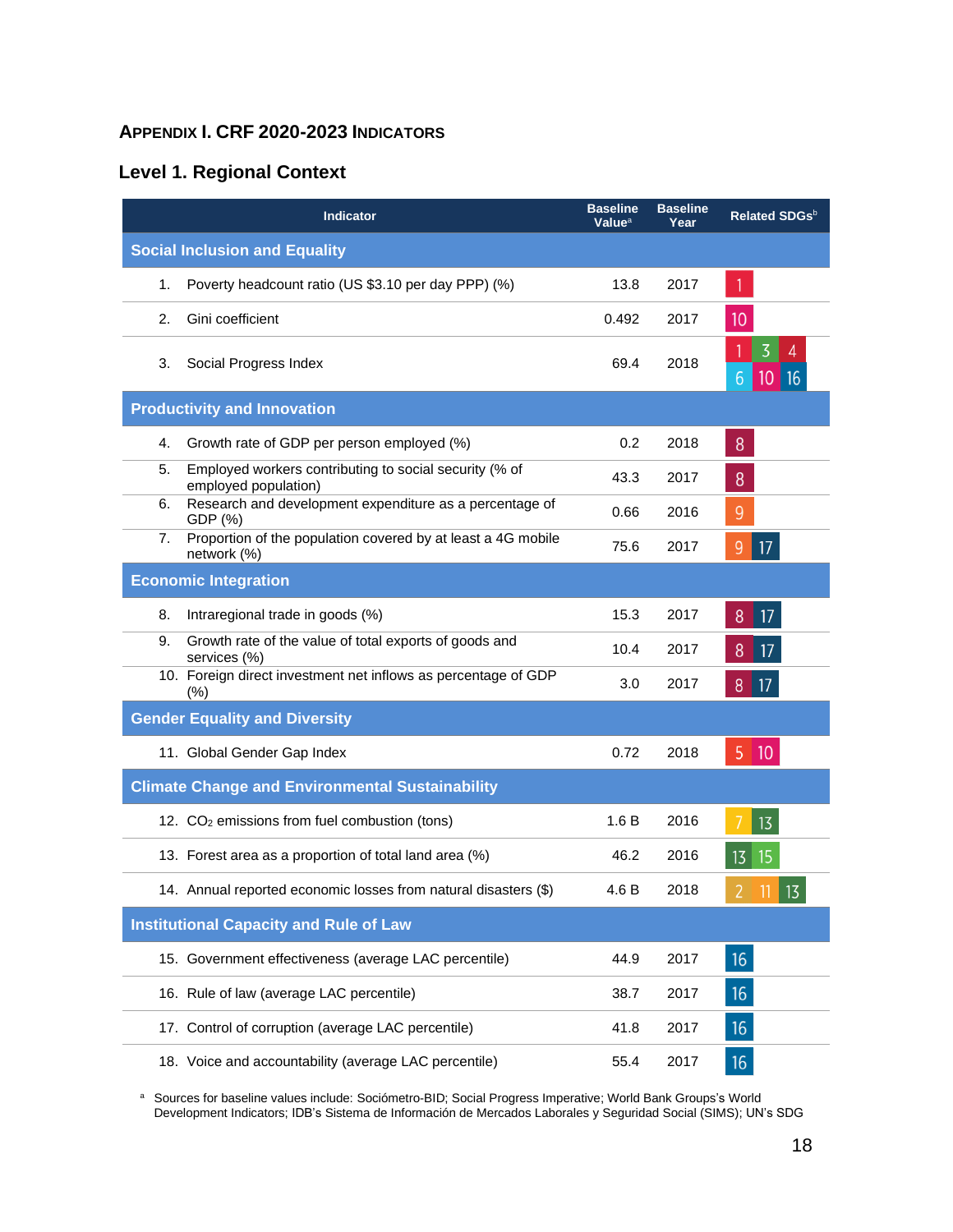indicator database; IDB's INTrade; World Economic Forum; Emergency Events Database (EM-DAT) by the Centre for Research on the Epidemiology of Disasters (CRED); and the World Bank Group's Worldwide Governance Indicators. B = billion.

b The SDGs are: SDG 1: No Poverty; SDG 2: Zero Hunger; SDG 3: Good Health and Well-being; SDG 4: Quality Education; SDG 5: Gender Equality; SDG 6: Clean Water and Sanitation; SDG 7: Affordable and Clean Energy; SDG 8: Decent Work and Economic Growth; SDG 9: Industry, Innovation and Infrastructure; SDG 10: Reduced Inequalities; SDG 11: Sustainable Cities and Communities; SDG 12: Responsible Consumption and Production; SDG 13: Climate Action; SDG 14: Life Below Water; SDG 15: Life on Land; SDG 16: Peace, Justice and Strong Institutions; and SDG 17: Partnerships for the goals.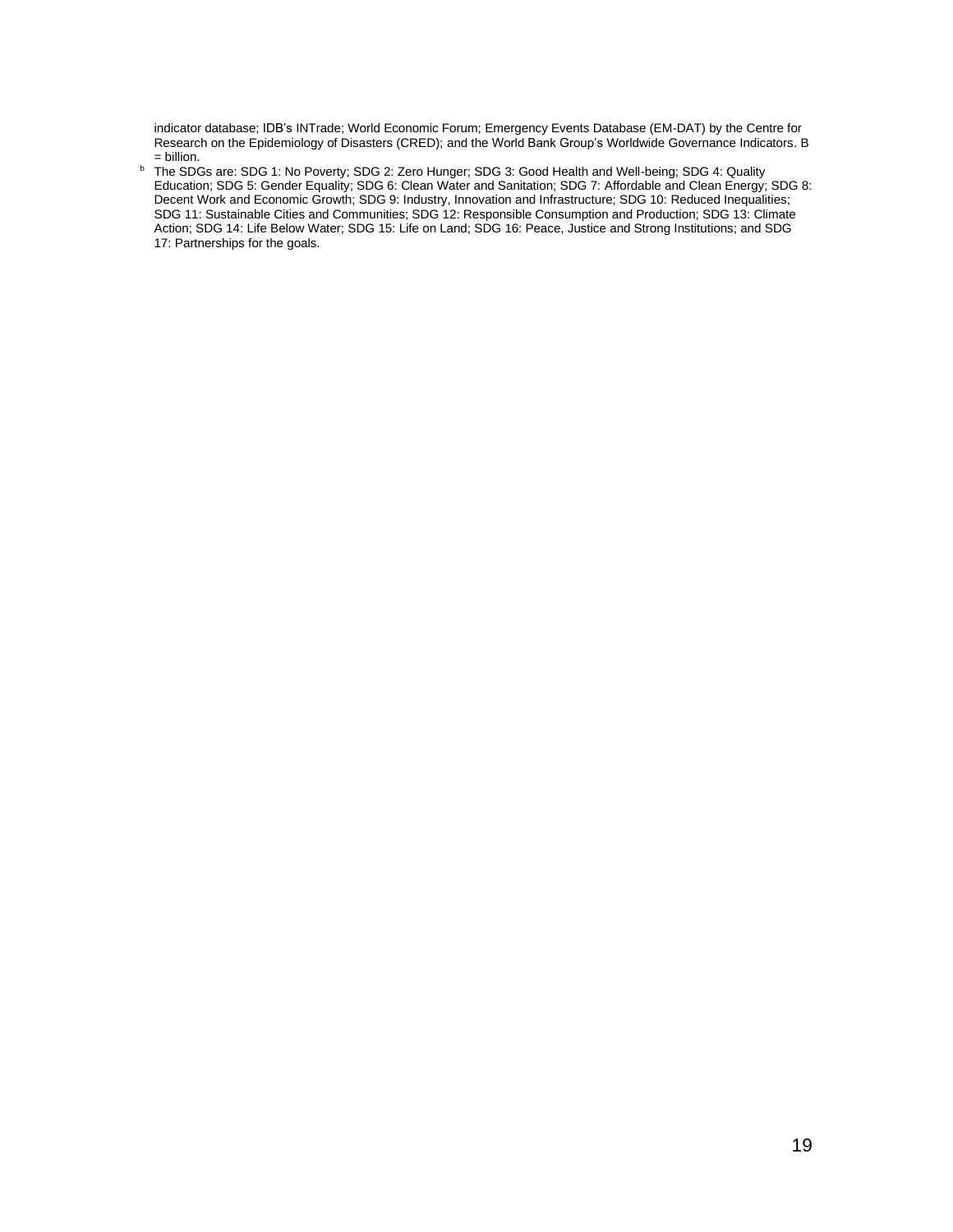# **Level 2. IDB Group Contributions to Development Results**

|    | <b>Indicator</b>                                                                     | <b>Results</b><br>2016-2018 | <b>Related SDGs<sup>a</sup></b> | <b>Disaggregation</b>                                                                                                                                                          |
|----|--------------------------------------------------------------------------------------|-----------------------------|---------------------------------|--------------------------------------------------------------------------------------------------------------------------------------------------------------------------------|
|    | <b>Social Inclusion and Equality</b>                                                 |                             |                                 |                                                                                                                                                                                |
| 1. | Students benefited by education projects (#)                                         | 11,630,665                  | $\overline{4}$                  | Sex; Indigenous;<br>African descendant                                                                                                                                         |
| 2. | Beneficiaries receiving health services (#)                                          | 17,195,401                  | $\overline{3}$                  | Sex; Indigenous;<br>African descendant                                                                                                                                         |
| 3. | Beneficiaries of targeted anti-poverty programs<br>(# )                              | 15,696,276                  |                                 | Sex; Indigenous;<br>African descendant                                                                                                                                         |
| 4. | Households with improved access to water and<br>sanitation (#)                       | 1,761,168 <sup>b</sup>      | 6 <sup>1</sup>                  | Indigenous; African<br>descendant; Water;<br>Sanitation;<br>Climate Change<br>(resiliency measures<br>in design; with<br>methane capture,<br>reduction and/or<br>cogeneration) |
| 5. | Households with improved access to energy<br>services (#)                            | 182,931                     | 7<br>11                         | Indigenous; African<br>descendant                                                                                                                                              |
| 6. | Beneficiaries of initiatives that support migrants<br>and their host communities (#) | Unavailable <sup>c</sup>    | 10 <sup>°</sup>                 | Sex                                                                                                                                                                            |
|    | <b>Productivity and Innovation</b>                                                   |                             |                                 |                                                                                                                                                                                |
| 7. | Beneficiaries of employment support initiatives<br>(# )                              | 834,069 <sup>b</sup>        | 8                               | Sex: Climate<br>Change (jobs/skills)                                                                                                                                           |
| 8. | Jobs supported (#)                                                                   | Unavailable <sup>c</sup>    | 8                               |                                                                                                                                                                                |
| 9. | Micro, small, medium enterprises financed (#)                                        | 1,731,533                   | 8<br>9                          | Women-owned/led<br>enterprises                                                                                                                                                 |
|    | 10. Enterprises provided with technical assistance<br>(#)                            | 283,652 <sup>b</sup>        | $\overline{9}$<br>17<br>8       | Women-owned/led<br>enterprises                                                                                                                                                 |
|    | 11. Farmers with improved access to agricultural<br>services and investments (#)     | 900,196                     |                                 | Sex; Indigenous;<br>African descendant<br>Climate Change<br>(adaptation and/or<br>mitigation measures)                                                                         |
|    | 12. Beneficiaries with new access to at least a 4G<br>mobile network (%)             | Unavailable <sup>c</sup>    |                                 | Sex                                                                                                                                                                            |
|    | <b>Economic Integration</b>                                                          |                             |                                 |                                                                                                                                                                                |
|    | 13. Roads built or upgraded (km)                                                     | 6,075                       |                                 | Climate Change<br>(low-carbon<br>solutions and/or<br>resiliency measures<br>in design)                                                                                         |
|    | 14. Amount of international trade supported (\$)                                     | 2.9 billion                 | 17<br>8                         |                                                                                                                                                                                |
|    | 15. Regional integration agreements and<br>cooperation initiatives supported (#)     | 80                          |                                 |                                                                                                                                                                                |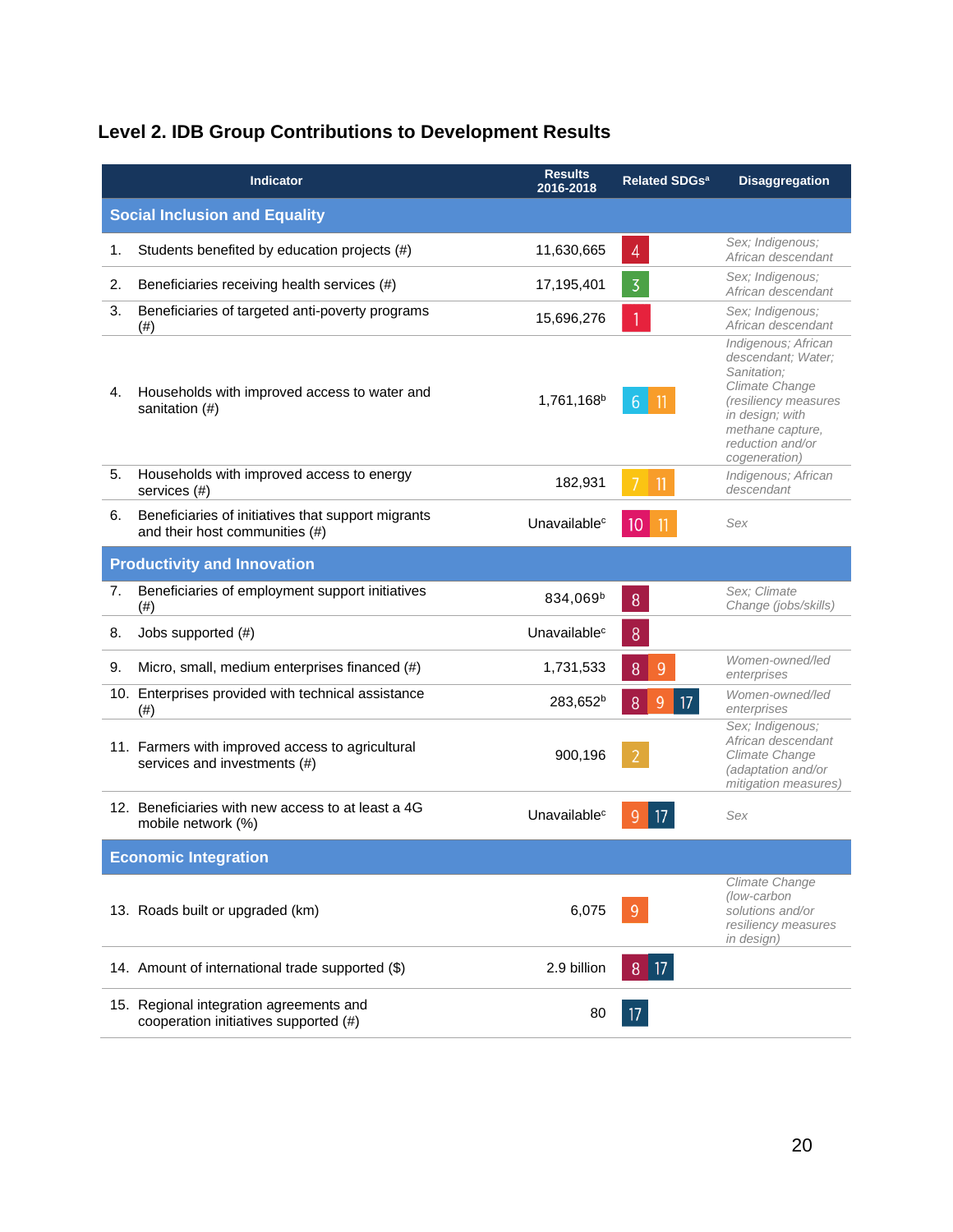| <b>Indicator</b>                                                                               | <b>Results</b><br>2016-2018 | <b>Related SDGs<sup>a</sup></b> | <b>Disaggregation</b>                                                                                               |
|------------------------------------------------------------------------------------------------|-----------------------------|---------------------------------|---------------------------------------------------------------------------------------------------------------------|
| <b>Gender Equality and Diversity</b>                                                           |                             |                                 |                                                                                                                     |
| 16. Women beneficiaries of economic empowerment<br>initiatives (#)                             | 461,299                     | 5<br>10                         | Indigenous; African<br>descendant                                                                                   |
| 17. Countries with strengthened gender equality and<br>diversity policy frameworks (#)         | Unavailable <sup>c</sup>    | 5<br>10                         |                                                                                                                     |
| 18. Targeted beneficiaries of public services that<br>have been adapted for diverse groups (#) | Unavailable <sup>c</sup>    | $10 \,$                         | Indigenous; African<br>descendant                                                                                   |
| <b>Climate Change and Environmental Sustainability</b>                                         |                             |                                 |                                                                                                                     |
| 19. Emissions avoided (annual tons CO <sub>2</sub> equivalent)                                 | 12,156,188                  | 13<br>12 <sup>°</sup>           |                                                                                                                     |
| 20. Beneficiaries of enhanced disaster and climate<br>change resilience (#)                    | Unavailable <sup>c</sup>    | 13                              | Sex                                                                                                                 |
| 21. Habitat that is sustainably managed using<br>ecosystem-based approaches (hectares)         | Unavailable <sup>c</sup>    | $14 \mid 15$                    | Forest and forest<br>dominated:<br>Grasslands:<br>Wetlands and<br>freshwater systems:<br>Coastal & marine:<br>Other |
| 22. Installed power generation capacity from<br>renewable sources (MW)                         | 4,448                       | 13                              |                                                                                                                     |
| 23. Value of investments in resilient and/or low-<br>carbon infrastructure (\$)                | Unavailable <sup>c</sup>    | 9<br>13                         | Resilient:<br>Low-carbon                                                                                            |
| <b>Institutional Capacity and Rule of Law</b>                                                  |                             |                                 |                                                                                                                     |
| 24. Countries with strengthened tax and expenditure<br>policy and management (#)               | 18 <sup>b</sup>             | $16$ 17                         |                                                                                                                     |
| 25. Public officials trained on citizen security and<br>justice (#)                            | Unavailable <sup>c</sup>    | 16                              | Sex                                                                                                                 |
| 26. Agencies with strengthened digital technology<br>and managerial capacity (#)               | 257 <sup>b</sup>            | 16                              | Digital technology                                                                                                  |
| 27. Agencies with strengthened transparency and<br>integrity practices (#)                     | Unavailable <sup>c</sup>    | 16                              |                                                                                                                     |

a The SDGs are: SDG 1: No Poverty; SDG 2: Zero Hunger; SDG 3: Good Health and Well-being; SDG 4: Quality Education; SDG 5: Gender Equality; SDG 6: Clean Water and Sanitation; SDG 7: Affordable and Clean Energy; SDG 8: Decent Work and Economic Growth; SDG 9: Industry, Innovation and Infrastructure; SDG 10: Reduced Inequalities; SDG 11: Sustainable Cities and Communities; SDG 12: Responsible Consumption and Production; SDG 13: Climate Action; SDG 14: Life Below Water; SDG 15: Life on Land; SDG 16: Peace, Justice and Strong Institutions; and SDG 17: Partnerships for the goals.

<sup>b</sup> Results data reported for 2016-2018 is based on related indicator(s) from the CRF 2016-2019 as follows: *Households with improved access to water and sanitation* is based on CRF 2016-2019 indicators *Households with new or upgraded access to drinking water* and *Households with new or upgraded access to sanitation. Beneficiaries of employment support initiatives* is based on CRF 2016-2019 indicator *Beneficiaries of on-the-job training programs. Enterprises provided with technical assistance* is based on CRF 2016-2019 indicator *MSME with non-financial support. Countries with strengthened tax and expenditure policy and management* is based on CRF 2016-2019 indicator *Countries benefited by IDB projects aimed at improving domestic resource mobilization. Agencies with strengthened transparency and integrity practices* is based on the CRF 2016-2019 indicator *Government agencies benefited by projects that strengthen technological and managerial tools to improve public service delivery*.

<sup>c</sup> Results data for 2016-2018 is unavailable neither this indicator nor a closely related indicator was part of the previous CRF.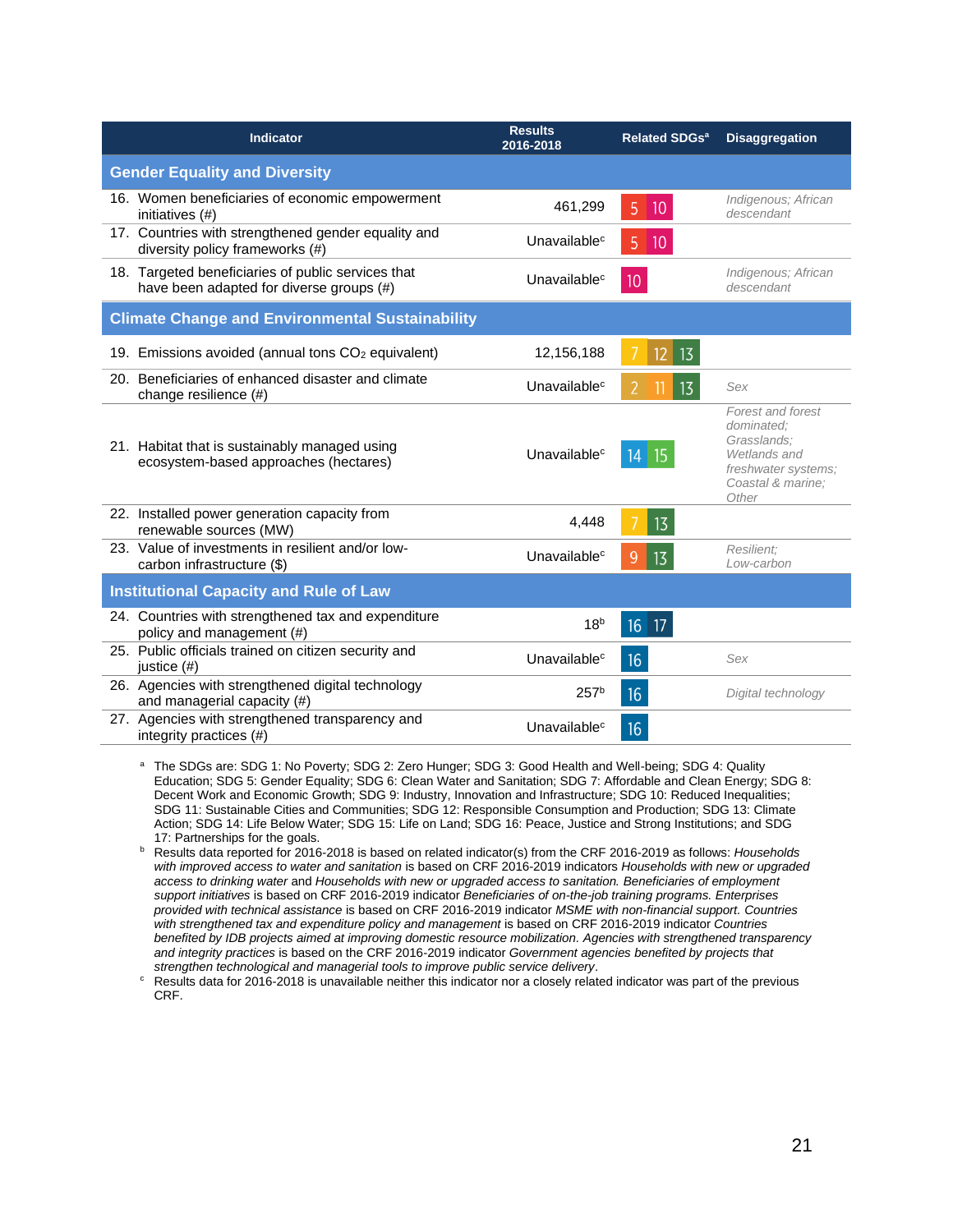# **Level 3. IDB Group Performance**

| <b>Operational Delivery and Results</b> |                                                                                                    |                                     |                                                  |                                  |                      |                               |
|-----------------------------------------|----------------------------------------------------------------------------------------------------|-------------------------------------|--------------------------------------------------|----------------------------------|----------------------|-------------------------------|
|                                         | <b>Strategic Alignment</b>                                                                         |                                     |                                                  |                                  |                      |                               |
|                                         | Indicator                                                                                          | <i><b>Institution</b></i>           | $2016 -$<br>2018<br><b>Baseline</b> <sup>a</sup> | 2020-2023<br><b>Target</b>       | Related<br>$SDGs^b$  | <b>Disaggregation</b>         |
|                                         | Projects supporting social inclusion and equality<br>(% of new approvals/commitments) <sup>c</sup> | <b>IDB</b>                          | 47%                                              |                                  |                      |                               |
| 1.                                      |                                                                                                    | <b>IDB</b> Invest                   | 31%                                              | Monitor                          | 3<br>4               |                               |
|                                         |                                                                                                    | <b>IDB Lab</b>                      | 46%                                              |                                  | 10<br>$6\phantom{1}$ |                               |
|                                         |                                                                                                    | <b>IDB</b>                          | 63%                                              |                                  |                      |                               |
| 2.                                      | Projects supporting productivity and innovation (%<br>of new approvals/commitments)                | <b>IDB</b> Invest                   | 79%                                              | Monitor                          |                      |                               |
|                                         |                                                                                                    | <b>IDB Lab</b>                      | 84%                                              |                                  | 8<br>9               |                               |
|                                         |                                                                                                    | <b>IDB</b>                          | 23%                                              |                                  |                      |                               |
| 3.                                      | Projects supporting economic integration (% of<br>new approvals/commitments)                       | <b>IDB</b> Invest                   | 23%                                              | Monitor                          | 9<br>8               |                               |
|                                         |                                                                                                    | <b>IDB Lab</b>                      | 16%                                              |                                  | 17                   |                               |
|                                         |                                                                                                    | <b>IDB</b>                          | 37%                                              | ≥ 35%                            |                      | Small and island<br>countries |
| 4.                                      | Support for small and vulnerable countries (%) <sup>d</sup>                                        | <b>IDB</b> Invest                   | 38%                                              | $\geq 40\%$                      | 10                   |                               |
|                                         |                                                                                                    | <b>IDB Lab</b>                      | 37%f                                             | ≥ 45%                            |                      |                               |
|                                         |                                                                                                    | <b>IDB</b>                          | 25%                                              | $\geq 30\%$<br>$\geq 30\%$       |                      |                               |
| 5.                                      | Climate finance in IDB Group operations (% of<br>approved/committed amount)                        | <b>IDB</b> Invest                   | 26%                                              |                                  | 13                   | Mitigation;<br>Adaptation     |
|                                         |                                                                                                    | <b>IDB Lab</b>                      | 28%                                              | $\geq 30\%$                      |                      |                               |
| 6.                                      | Projects supporting climate change mitigation                                                      | <b>IDB</b>                          | 53%                                              | $\ge 65\%$                       |                      |                               |
|                                         | and/or adaptation (% of new                                                                        | <b>IDB</b> Invest                   | 40%                                              | $\geq 40\%$                      | 13                   | Mitigation;<br>Adaptation     |
|                                         | approvals/commitments)                                                                             | <b>IDB Lab</b>                      | 34%                                              | $\geq 40\%$                      |                      |                               |
|                                         | Projects supporting agriculture, forestry, land use,                                               | <b>IDB</b>                          | 8%                                               | $\geq 10 \%$                     |                      |                               |
|                                         | and coastal zone management (% of new<br>approvals/commitments) <sup>e</sup>                       | <b>IDB</b> Invest                   | 6%                                               | $\geq 8 \%$                      | 13                   |                               |
|                                         |                                                                                                    | <b>IDB</b> Lab<br><b>IDB</b>        | 19%<br>41%                                       | $\geq$ 25%<br>≥ 70% <sup>i</sup> |                      |                               |
| 7.                                      | Projects supporting gender equality (% of new                                                      |                                     |                                                  |                                  | 5<br>$\overline{10}$ |                               |
|                                         | approvals/commitments)                                                                             | <b>IDB</b> Invest<br><b>IDB Lab</b> | $16\%$ <sup>f</sup><br>27%f                      | $\geq 25\%$<br>$\geq 60\%$       |                      |                               |
|                                         |                                                                                                    | <b>IDB</b>                          | 7%                                               | $\geq 20\%$                      |                      |                               |
| 8.                                      | Projects supporting diversity (% of new                                                            | <b>IDB</b> Invest                   | 0%                                               | $\geq 5\%$                       | 10 <sup>°</sup>      |                               |
|                                         | approvals/commitments)                                                                             | <b>IDB Lab</b>                      | 8%                                               | $\geq 20\%$                      |                      |                               |
| 9.                                      | Projects supporting institutional capacity and rule<br>of law (% of new approvals)                 | IDB                                 | 52%                                              | $\geq 60\%$                      | 16                   |                               |
|                                         |                                                                                                    | IDB                                 | 90%                                              | $\geq 90\%$                      |                      |                               |
|                                         | 10. Projects aligned to country strategies (% of new                                               | <b>IDB</b> Invest                   | 76%                                              | $\geq 79\%$                      | 17                   |                               |
|                                         | approvals/commitments)                                                                             | <b>IDB Lab</b>                      | 92%                                              | $\geq 90\%$                      |                      |                               |
|                                         | 11. New country strategies considering country's<br>official commitments on climate (%)            | <b>IDB Group</b>                    | 54%                                              | $\geq 100\%$                     | 13                   |                               |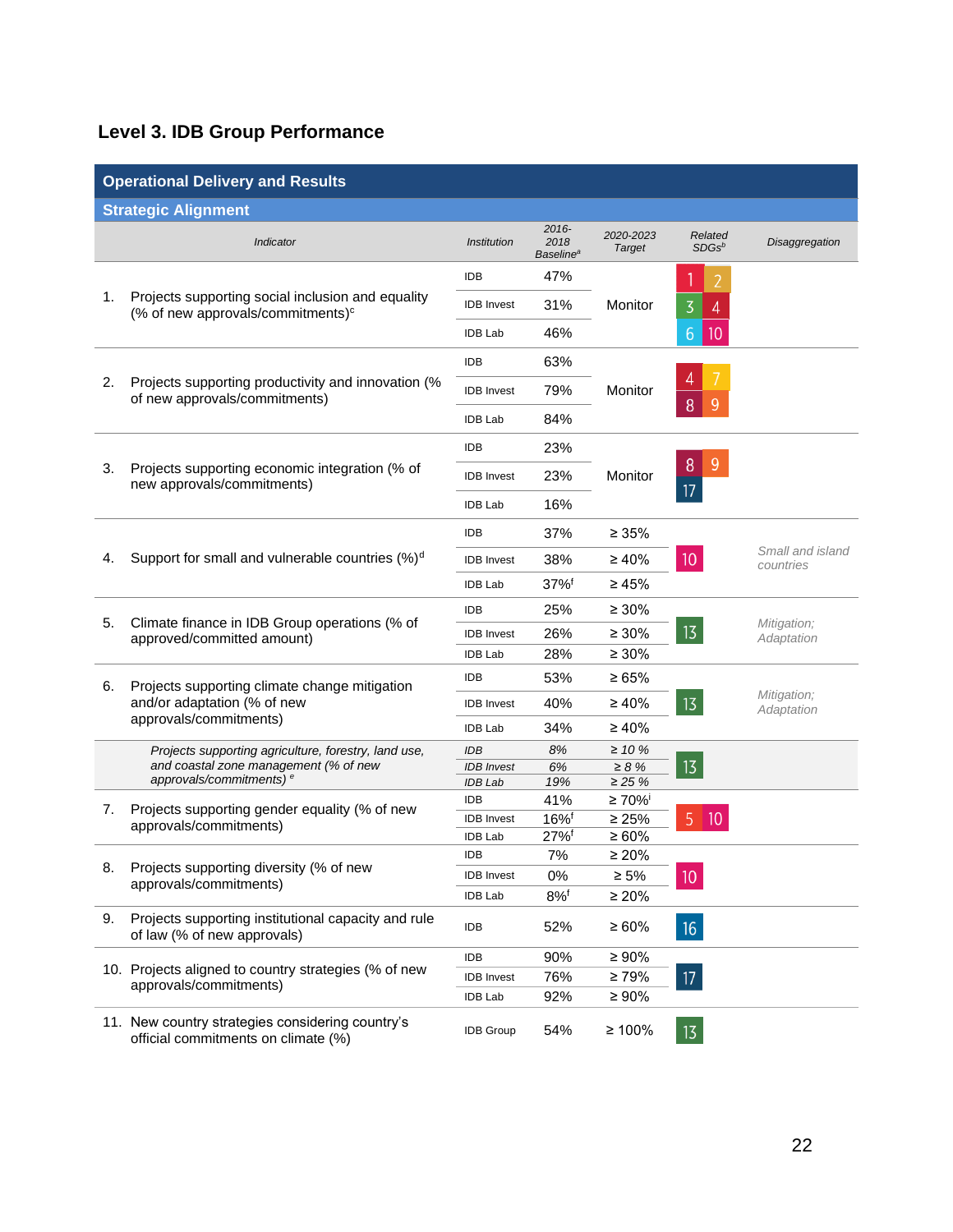| <b>Development Effectiveness</b>                                                                                                     |                                   |                                    |                            |                                         |  |
|--------------------------------------------------------------------------------------------------------------------------------------|-----------------------------------|------------------------------------|----------------------------|-----------------------------------------|--|
| Indicator                                                                                                                            | <i><b>Institution</b></i>         | 2016-2018<br>Baseline <sup>a</sup> | 2020-2023<br><b>Target</b> | Disaggregation                          |  |
|                                                                                                                                      | <b>IDB</b> loans                  | 80%                                | $\geq 80\%$                |                                         |  |
| 12. Active projects with satisfactory performance                                                                                    | <b>IDB</b> Invest<br>loans        | 63%f                               | $\geq 70\%$                | Sector/<br><b>Business</b><br>area:     |  |
| classification (%)                                                                                                                   | <b>IDB Lab loan</b><br>and equity | 72% <sup>g</sup>                   | $\geq 60\%$                | Country;<br>PCR/XSR                     |  |
|                                                                                                                                      | <b>IDB TC</b><br>Operations       | 59%                                | $\geq 75\%$                | dimension                               |  |
| 13. Projects with satisfactory development results at                                                                                | <b>IDB</b>                        | $59%$ <sup>f</sup>                 | $\geq 70\%$                | Sector/<br><b>Business</b><br>area:     |  |
| completion (%)                                                                                                                       | <b>IDB</b> Invest                 | 47%                                | ≥ 65%                      | Country:<br><b>PCR/XSR</b><br>dimension |  |
| 14. Projects with higher environmental and social risks rated                                                                        | <b>IDB</b>                        | 81%                                | ≥ 84% <sup>i</sup>         | Sector/<br><b>Business</b>              |  |
| satisfactory in the implementation of mitigation<br>measures (%)                                                                     | <b>IDB</b> Invest                 | 91%                                | $\geq 90\%$                | area;<br>Country                        |  |
| 15. Projects with considerable disaster and climate change<br>risk that applied risk analysis to identify resilience<br>actions (%)h | <b>IDB</b>                        | $16\%$ <sup>f</sup>                | 100%                       |                                         |  |
| <b>Leverage and Partnerships</b>                                                                                                     |                                   |                                    |                            |                                         |  |
| Indicator                                                                                                                            | <b>Institution</b>                | 2016-2018<br>Baseline <sup>a</sup> | 2020-2023<br>Target        | Related SDGsb<br>and<br>Disaggregation  |  |
| 16. Direct third-party financing deployed (\$)                                                                                       | <b>IDB Group</b>                  | \$6.0 B                            | $≥$ \$9.0 B                | 17                                      |  |
| Private direct third-party financing deployed (\$)                                                                                   | <b>IDB</b> Group                  | \$3.7B                             | $\geq$ \$6.0 B             | 17                                      |  |
| 17. Indirect third-party financing deployed (\$)                                                                                     | <b>IDB Group</b>                  | \$12.5 B                           | $≥$ \$16.5 B               | 17                                      |  |
| 18. Stakeholders that consider the IDB Group to be effective<br>in fostering public-private synergies (%)                            | <b>IDB Group</b>                  | 68%i                               | 75%                        | 17                                      |  |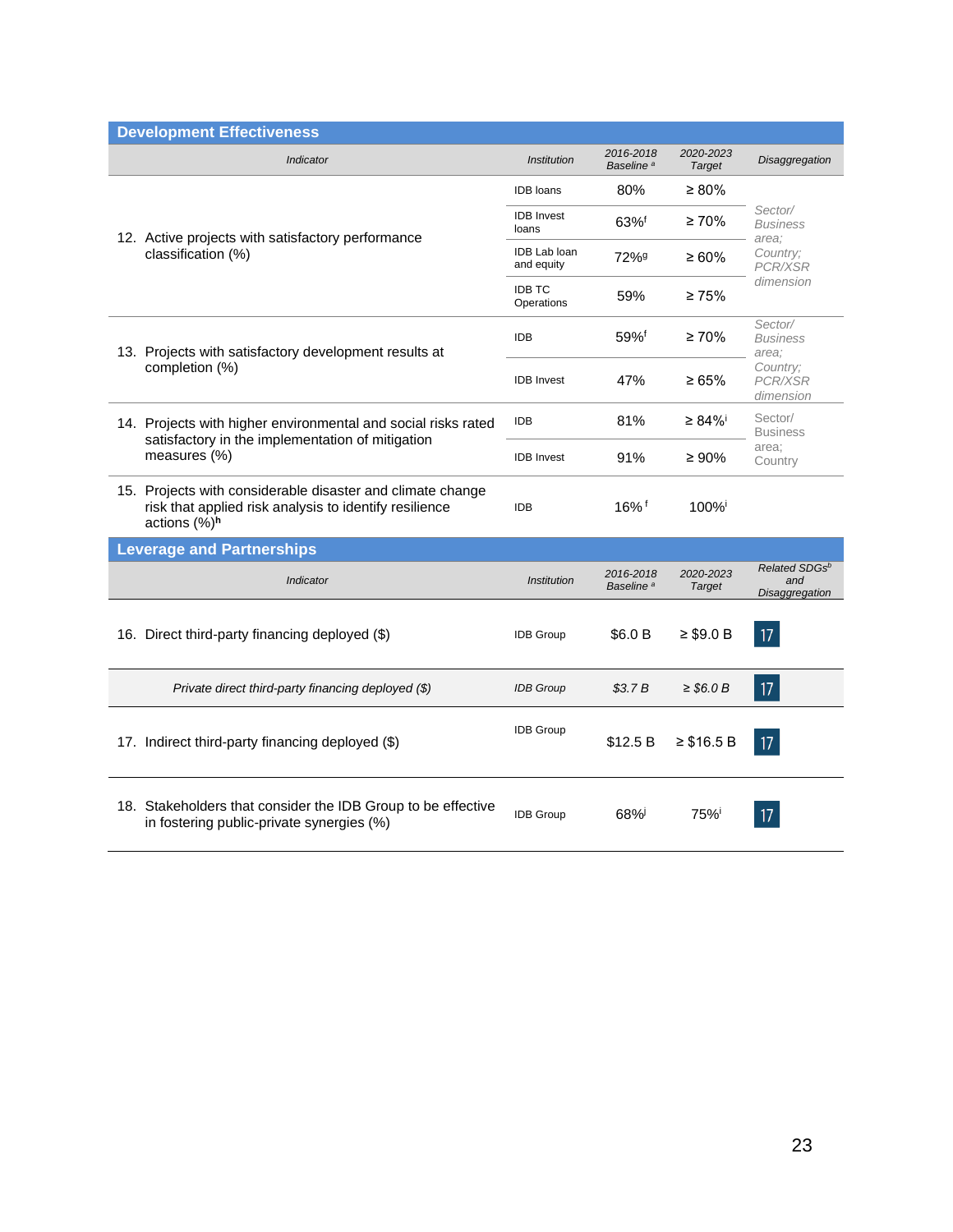#### **Organizational Management and Effectiveness**

| <b>Efficiency</b>                                                                           |                                   |                                          |                            |                            |
|---------------------------------------------------------------------------------------------|-----------------------------------|------------------------------------------|----------------------------|----------------------------|
| Indicator                                                                                   | <b>Institution</b>                | 2016-2018<br><b>Baseline<sup>a</sup></b> | 2020-2023<br><b>Target</b> |                            |
|                                                                                             | <b>IDB</b>                        | 37%                                      | < 40%                      |                            |
| 19. Cost to income ratio (%)                                                                | <b>IDB</b> Invest                 | 44.1%                                    | $<60\%$                    |                            |
|                                                                                             | <b>IDB</b>                        | 0.75%                                    | < 0.8%                     |                            |
| 20. Cost to portfolio ratio (%)                                                             | <b>IDB</b> Invest                 | 1.24%                                    | < 1.3%                     |                            |
|                                                                                             | <b>IDB Lab</b>                    | 6.1%                                     | $< 7.3\%$                  |                            |
| 21. Credit rating agencies granting targeted ratings to IDB                                 | <b>IDB</b>                        | 3                                        | 3                          |                            |
| Group entities (#)                                                                          | <b>IDB</b> Invest                 | 3                                        | 3                          |                            |
| <b>Knowledge and Innovation</b>                                                             |                                   |                                          |                            |                            |
| Indicator                                                                                   | <b>Institution</b>                | 2018<br><b>Baseline</b>                  | 2023 Target                | <b>Disaggregation</b>      |
| 22. Average downloads of IDB Group publications (#)                                         | <b>IDB Group</b>                  | 2,568                                    | $\geq 3,000$               |                            |
| 23. Total IDB Group blog readership (#)                                                     | <b>IDB Group</b>                  | 4.7 M                                    | $\ge$ 5.5 M                |                            |
| 24. Net Promoter Score: IDB Group as a provider of relevant<br>knowledge (NPS) <sup>1</sup> | <b>IDB Group</b>                  | 28 <sup>j</sup>                          | $\geq$ 38                  | Public<br>Private<br>Other |
| 25. Net Promoter Score: IDB Group as a provider of innovative<br>solutions (NPS)            | <b>IDB Group</b>                  | $14^{\mathrm{i}}$                        | $\geq$ 27                  | Public<br>Private<br>Other |
| <b>Internal Alignment to Cross-Cutting Issues</b>                                           |                                   |                                          |                            |                            |
| <b>Indicator</b>                                                                            | <b>Institution</b>                | 2018<br><b>Baseline</b>                  | 2023 Target                | Related SDGsb              |
| 26. IDB Group facilities and fleet emissions (tons of CO <sub>2</sub><br>equivalent)        | <b>IDB Group</b>                  | 11,200                                   | ≤ 9,600                    | 13                         |
| 27. Mid and senior-level IDB Group staff who are women (%)                                  | IDB and<br>$IDB$ Lab <sup>m</sup> | 38%                                      | $\geq 43\%$                | 5                          |
|                                                                                             | <b>IDB</b> Invest                 | 33%                                      | $\geq 38\%$                |                            |
| 28. Actions to promote diversity and inclusion at the IDB Group<br>(# )                     | <b>IDB Group</b>                  | 41 <sup>n</sup>                          | 80 <sup>n</sup>            | 10                         |
| 29. Aid Transparency Index score                                                            | <b>IDB</b>                        | 83                                       | 90                         | 16                         |

<sup>a</sup> Baselines for the strategic alignment, development effectiveness, leverage and partnerships, and efficiency indicators cover the period from 2016-2018 wherever possible. For indicators 13 and 14, the baseline represents cumulative progress from 2016 to 2018. For the remaining indicators, the baseline value represents the average for that period. Exceptions are noted with footnotes.

<sup>b</sup> The SDGs are: SDG 1: No Poverty; SDG 2: Zero Hunger; SDG 3: Good Health and Well-being; SDG 4: Quality Education; SDG 5: Gender Equality; SDG 6: Clean Water and Sanitation; SDG 7: Affordable and Clean Energy; SDG 8: Decent Work and Economic Growth; SDG 9: Industry, Innovation and Infrastructure; SDG 10: Reduced Inequalities; SDG 11: Sustainable Cities and Communities; SDG 12: Responsible Consumption and Production; SDG 13: Climate Action; SDG 14: Life Below Water; SDG 15: Life on Land; SDG 16: Peace, Justice and Strong Institutions; and SDG 17: Partnerships for the goals

<sup>c</sup> Baseline and target data for IDB and IDB Lab for indicators 1-10 are based on approvals, whereas IDB Invest uses commitments to align to other corporate metrics and to align IDB Invest with other MDBs and the private sector.

d In the case of *Support for small and vulnerable countries*, IDB reports based on the total dollar amount of approvals, IDB Invest reports based on the total dollar amount of commitments, and IDB Lab reports based on the total number of projects, consistent with the discussion at the IDB Lab Donors Committee of the C and D action plan paper, in which Donors agreed to track approvals for C and D (small and vulnerable) countries and small and island countries as a percentage of operations rather than as a percentage of approved amounts. Small and vulnerable countries include: Barbados, Bahamas, Belize, Bolivia, Costa Rica, Dominican Republic, Ecuador, El Salvador, Guatemala, Guyana, Haiti, Honduras, Jamaica, Nicaragua, Panama, Paraguay, Suriname, Trinidad and Tobago, and Uruguay. Small and island countries include: Bahamas, Barbados, Belize, Dominican Republic, Guyana, Haiti, Jamaica, Suriname, Trinidad and Tobago.